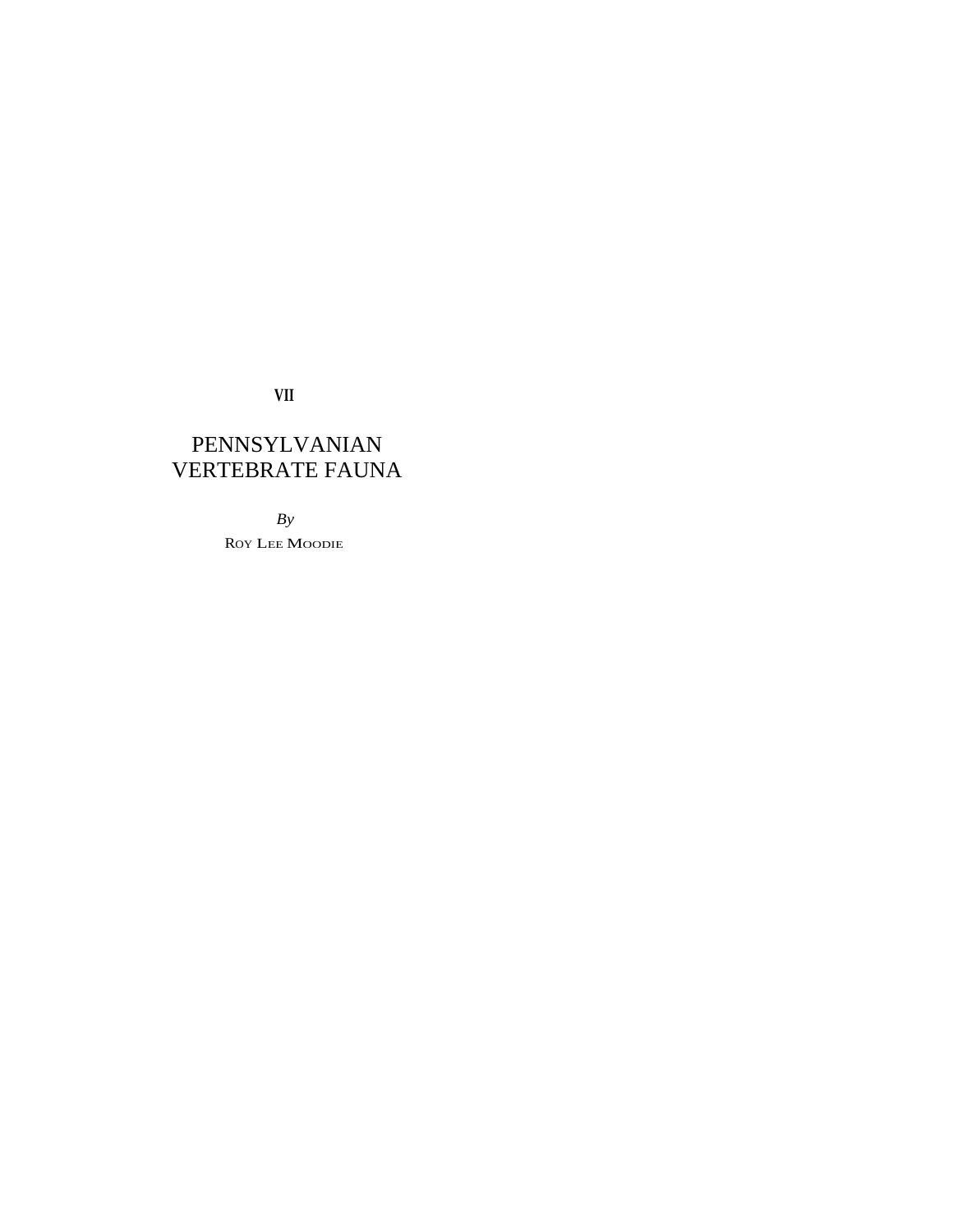# **THE** PENNSYLVANIAN VERTEBRATE FAUNA OF **KENTUCKY**

### *By*

# ROY LEE MOODIE

#### INTRODUCTION

The vertebrates which one may expect to find in the Pennsylvanian of Kentucky are the various types of fishes, enclosed in nodules embedded in shale, as well as in limestone and in coal; amphibians of many types, found heretofore in nodules and in cannel coal; and probably reptiles. A single incomplete skeleton found in Ohio, described below, seems to be a true reptile. Footprints and fragmentary skeletal elements found in Pennsylvania<sup>1</sup> in Kansas<sup>2</sup> in Oklahoma<sup>3</sup>, in Texas<sup>4</sup> in Illinois<sup>5</sup>, and other regions, in rocks of late Pennsylvanian or early Permian age, and often spoken of as Permo-Carboniferous, indicate types of vertebrates, some of which may be reptiles.

No skeletal remains or other evidences of Pennsylvanian vertebrates have so far been found in Kentucky, but there is no reason why they cannot confidently be expected to occur. A single printed reference points to such vertebrate remains<sup>6</sup>.

As shown by the map, Kentucky lies immediately adjacent to regions where Pennsylvanian vertebrates have been found. That important discoveries may still be made is indicated by Carman's recent find<sup>7</sup>. Ohio where important discoveries of

<sup>&</sup>lt;sup>1</sup>Case, E. C. Description of vertebrate fossils from the vicinity of Pittsburgh, Pa:

Annals of the Carnegie Museum, IV, Nos. III-IV, pp. 234-241. pl. LIX, 1908.<br><sup>2</sup>Williston, S. W. Some vertebrates from the Kansas Permian: Kansas Univ. Quart., ser. A, VI, No.1, pp.

<sup>53.</sup> fig., 1897.<br>
<sup>3</sup> Case, E. C., On some vertebrate fossils from the Permian beds of Oklahoma. 2nd Biennial Rpt. Dept.<br>
Geol. and Nat. Hist. Territory Oklahoma 1901-1902, pp. 62-68. 1902.<br>
Jillson, W. R.. Preliminary Note

<sup>207,</sup> Carnegie Inst., Washington, 1-176. pls. 1-24, 1915.<br>
<sup>3</sup>Case, E. C., The vertebrates from the Permian bone bed of Vermilion County, Illinois. Jour. Geol.<br>
VIII, 693-729. 5 pls., 1900.<br>
<sup>5</sup>N-1057: 2012 2013. For the Ca

<sup>&</sup>lt;sup>6</sup>Newberry, J. S., On some fossil reptiles and fishes from the Carboniferous strata of Ohio, Kentucky and Illinois: Abs: Proc. Amer. Assoc. Adv. Sci., 15th meet. 1867, pp. 144-146, 1868.<br><sup>7</sup>Carman, J. Ernest, 1927. Fossil

Full descriptions and figures will be published in the bulletin of the Geological Society of America.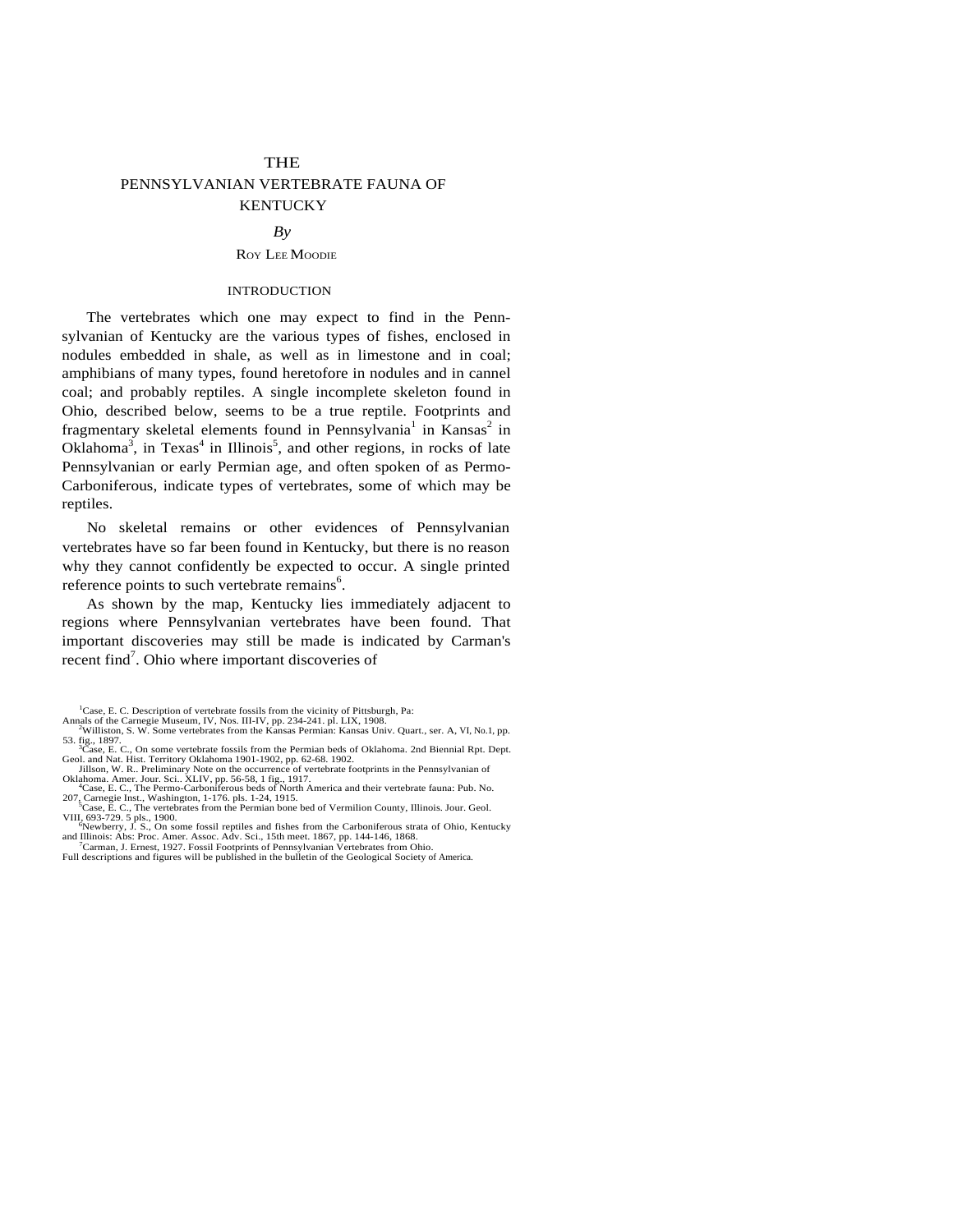# 354 THE PALEONTOLOGY OF KENTUCKY

Pennsylvanian vertebrates were made seventy-five years ago, have been summarized by  $Cope^8$ , and Newberry<sup>9</sup>.

The Pennsylvanian vertebrates so far known from regions immediately adjacent to Kentucky represent diverse faunas<sup>10</sup>.

Marine fishes are represented by the sharks. The *Crossopterygian* fishes indicate a salt and brackish water fauna; while the lung fishes indicate a fresh water and swamp fauna. An interesting phase of the Pennsylvanian vertebrates is the minute size of some of the animals found in the nodules at Mazon Creek, near Morris, Illinois. Interesting palaeoniscid skulls showing well preserved brains, internal ears, blood vessels, nerves, etc., contained within oval nodules have been found in Kansas, and in the Caney shales of Oklahoma. The amphibians represent a shore, fresh water, and swamp as well as a brackish water fauna. None of the vertebrate species are completely known although some of the fossils found at Mazon Creek are amazingly perfect, showing soft parts as well as skeletons.



Fig. 30. Fossil footprints found by W. R. Jillson in Pennsylvanian rocks of Oklahoma. These remarkable tracks may be either amphibian, of an unknown type, or reptilian. The absence of claw marks may indicate an amphibian affinity. The size may be judged by the hammer. After *Jillson*.

<sup>8</sup>Cope, E. D., Synopsis of the extinct Batrachia from the Ooal Measures. Geol. Survey Ohio, II. pt. II, 351-410, pIs. XXVII-XLV, 1875.<br><sup>9</sup>Noubograph S. Palacetic fishes of North America Measureph U.S. Goal Survey. N

<sup>9</sup>Newberry, J\_ S., Paleozoic fishes of North America. Monograph U S. Geol. Survey, XVI, p. 228. See also: Paleontology of Ohio, Ohio Geo!. Survey, I, 1873, 1889.<br><sup>10</sup>The close relationship between the Pennsylvanian rocks

is shown in the geological map published by W. R. Jillson. Agricultural Perspective of Kentucky Geology: Pan-American Geologist, XLIV, 295-308; 387-396, with map, 1925\_Here the eastern Coal-Field is shown to consist of thr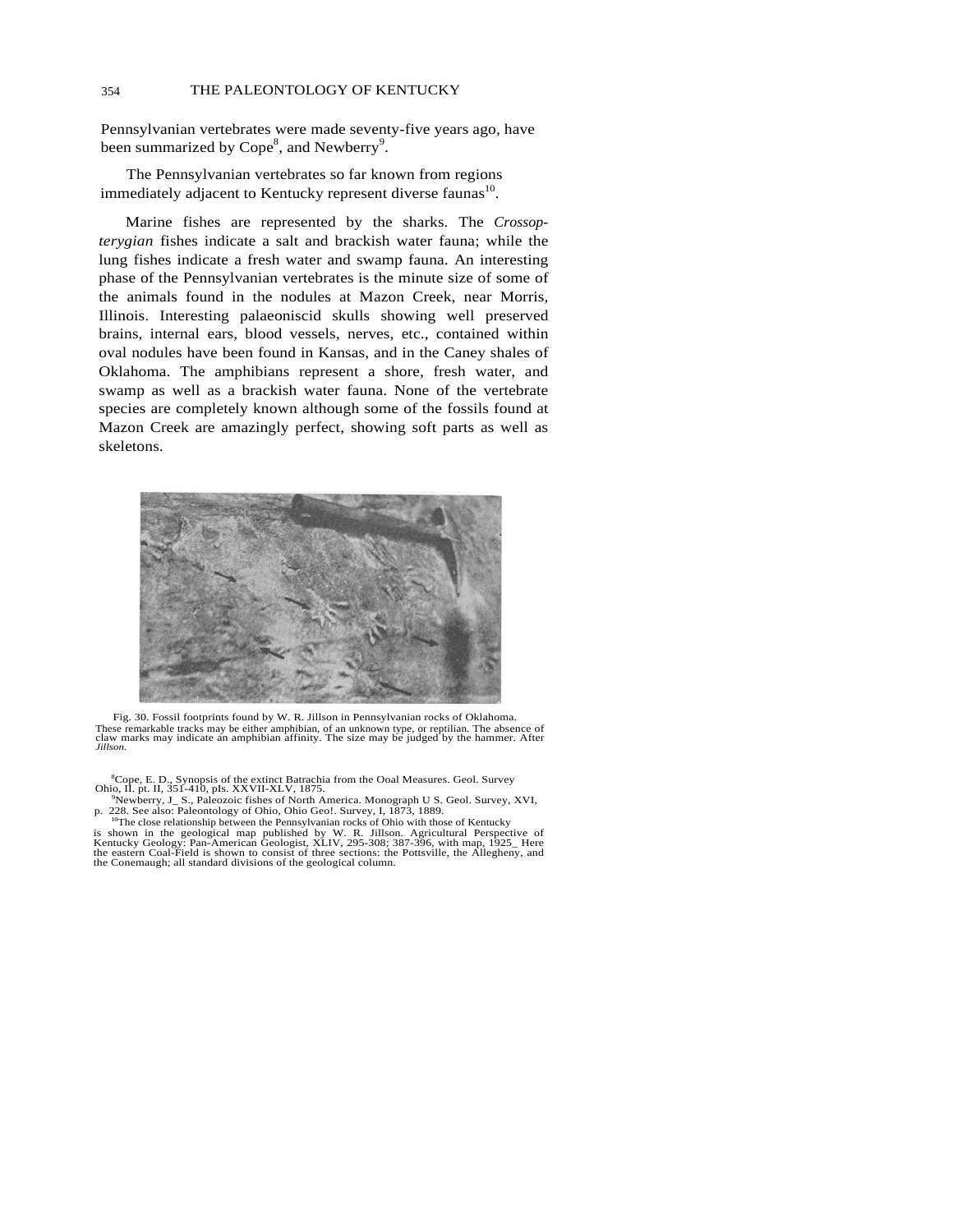# **CONODONTS**

# Geological Range: Confined to the Paleozoic.

Certain small (about 1 mm. in length) glistening black or brown, tooth-like objects, found abundantly in the Devonian and Mississippian, and known as *conodonts,* still remain an enigma in their nature. Newberry regarded them as the teeth of lampreys; later he regarded them as annelid teeth; Owen regarded them as mollusc teeth; Ulrich and Bassler<sup>11</sup> believe the objects to be the teeth of primitive and extinct fishes, supporting their view by illustrations of teeth and dermal plates of recent fishes. Irrespective of their zoological relations conodonts are regarded as valuable index fossils $12$ for the determination of stratigraphy. They have been found in the Mississippian of Kentucky.

Long before the opening of the Pennsylvanian certain chordates had become extinct. These were not true fishes. They are known as the *Cycliae* (genus *Paleospondylus*), the *Ptyctodontidae* and a diverse group called the *Placodermata* (genera *Dinichthys* and *Bothriolepis).*  So far as we know these forms left no descendants.

# CLASS PISCES

### Geological Range, Ordovician to Recent.

The fishes of the Pennsylvanian represent a diverse fauna.

The sharks of the several families recognized by Eastman<sup>13</sup>, are known chiefly from scattered and often isolated teeth and spines, but not all of them are marine, since a tiny shark, *Acanthodes,* is known from the Mazon Creek shales, which are probably of brackish water origin. Shark teeth have been differentiated according to form into groups, known as *Cladodont, Petalodont* and *Cochliodont;* terms which are convenient but meaningless as indicating the relationships of the fishes which bore them. A few of the more important families of sharks are:

<sup>&</sup>lt;sup>11</sup>Ulrich. E. O. and Bassler, R. S., A Classification of the Tooth-like Fossils, Conodonts, with Descriptions of American Devonian and Mississippian Species: Proc. U. S. Natl. Mus., 68, 1-63, 11 pls., 1926.  $\frac{12}{B}$  and 12Bryant, William L. The Genesee Conodonts with Descriptions of new Species: Bull.

Buffalo Soc. Nat. Sci., XIII, No.2, 1-27, pls, I-XVI, 1921.<br><sup>13</sup>Eastman, Charles R. Fossil Fishes in the Collection of the United States National<br>Museum: Proc. U. S. Nat. Mus., Vol. 52, pp, 254-276, plates 1-23, 1917.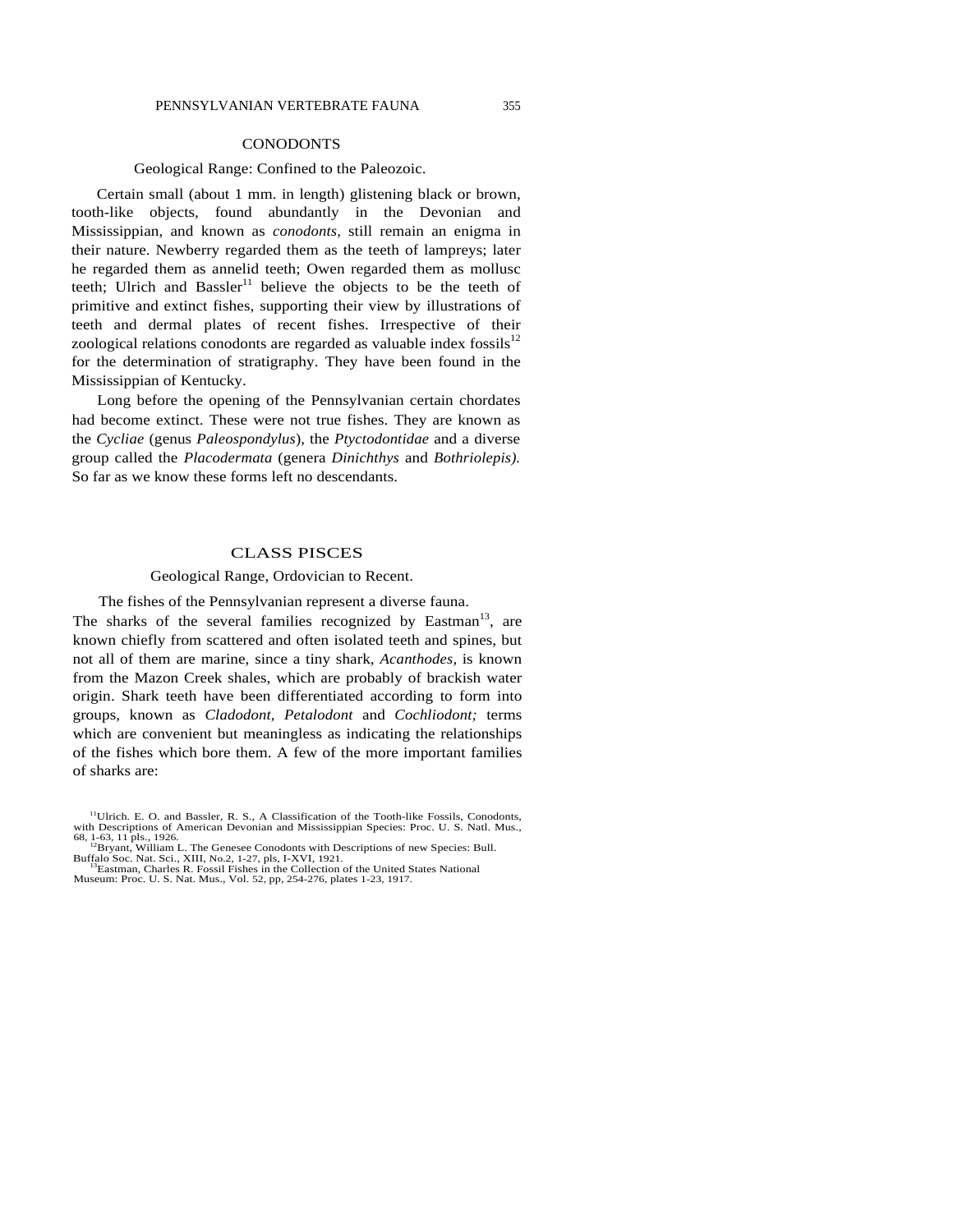## 356 THE PALEONTOLOGY OF KENTUCKY

# ORDER ELLASMOBRANCHII

## Geological Range, Silurian to Recent.

# Family CLADODONTIDAE

The genus *Cladodus,* representing this family, occurs in rocks of lower Pennsylvanian age. An incomplete example is figured by Eastman<sup>13</sup>, on Plate LXII, fig. 7. The genus *Dicrenodus* is known from the Pennsylvanian strata of Texas, shown in Pl. LXI, fig. 4, of Eastman's paper.

Identification of Carboniferous shark teeth may best be made by reference to the published reports of Illinois<sup>14</sup> and Ohio<sup>15</sup>.

#### Family PETALODONTIDAE

This extinct family of sharks is known from a single genus, *Janassa,* in which other skeletal parts have been found in natural association with the dentition; a rare condition. No fin-spines are known, and it is suggested that the so-called fin-spines of *Stichacanthus* and *Physonemus* are probably dental elements of the same shark.

## Family PSAMMODONTIDAE

The genus *Psammodus,* well known from the Mississippian rocks of Illinois, Michigan and Missouri, is based on large, nearly square teeth, arranged in a pavement in the upper and lower jaws. Eastman<sup>13</sup> figures one on Pl. LXI, fig. 8.

### Family COCHLIODONTIDAE

This family of pavement-tooth sharks is fairly well known, and is represented by several genera. Branson $16$  described and figured a number of forms. Eastman<sup>13</sup> takes exception to many of Branson's views, leaving the subject confused to the uninitiated. The genera *Psephodus, Deltodus* and *Sandalodus* seem well established, and are figured by Eastman, Pl. LXII, figs. 2, 3.

Other types of sharks are indicated in rocks of Carboniferous age by isolated, and often fragmentary spines, known as

<sup>&</sup>lt;sup>14</sup>St. John, Orestes R. and Worthen, A. R., Descriptions of fossil fishes: Geol.

Sury, Illinois, VI, 245-488, pls. 1-22; Vol. VII, 1883, pp. 55-264, pls. 1-26, 1875.<br><sup>18</sup>Newberry, J. S., Fishes of the Coal Measures: Ohio Geol. Survey I, pt. II, pp. 283-355, pls. 38-40 Conodonts, II. p. 41, pl. LVII. Fi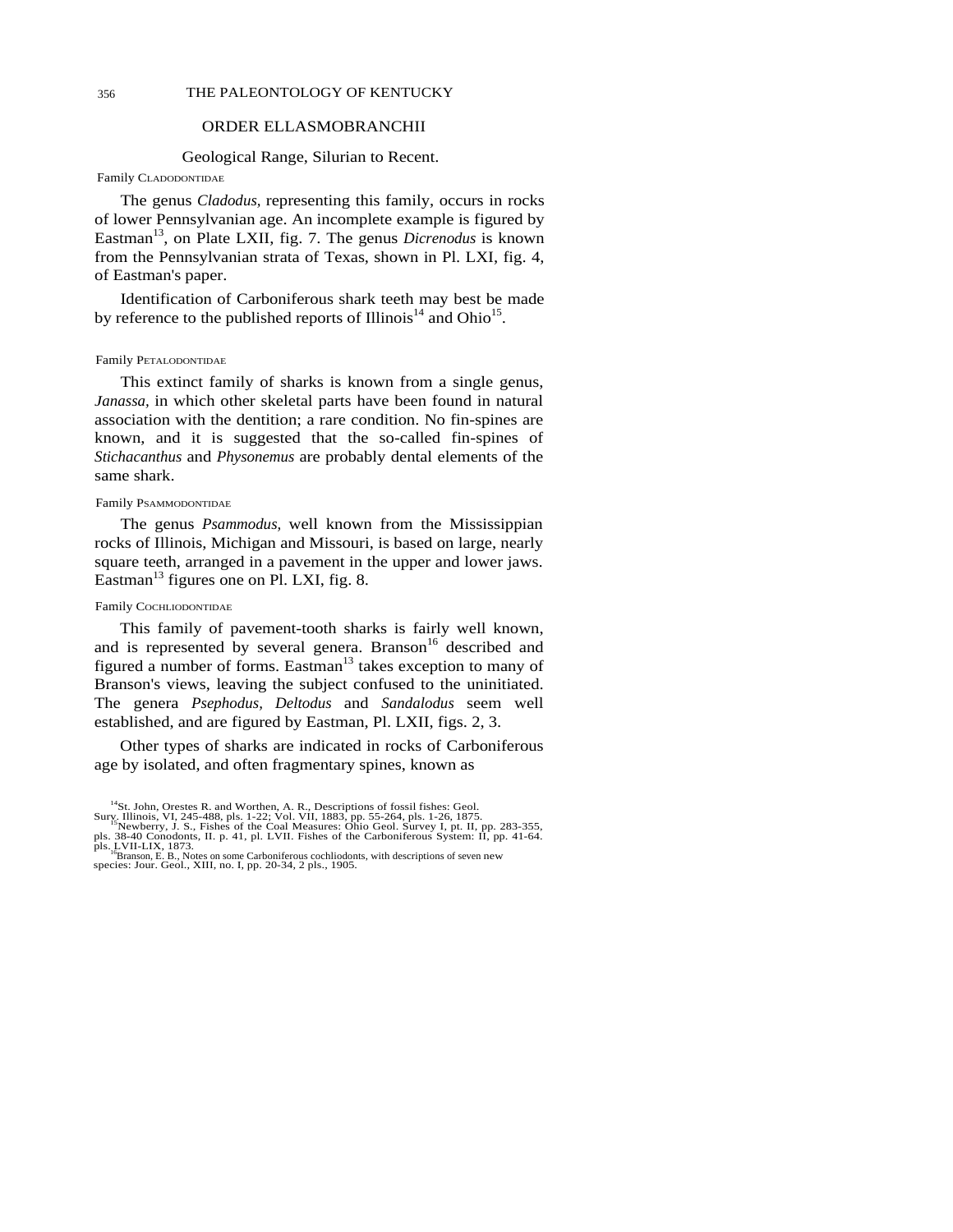*Ichthyodorulites,* a term meaning simply a fish fragment. Although many of these objects have been given generic names, they are meaningless, since it is clear that a fin-spine known by one generic name may belong to a fish which is known under another name based on teeth; or even the so-called spines may belong in the mouth. This has been clearly shown by the progress of discoveries in the development of our knowledge of the fossils known as *Edestus,* given on page  $269$  of Eastman's paper<sup>13</sup>. One of these objects is shown on plate LVI, fig. 4, of this report.

A tiny shark, whose restoration is shown on plate LVII, fig. 1, occurs in the Mazon Creek shales $17$ , where it is associated with twentyfour species of crossopterygian and other types of fishes.

# CLASS TELEOSTOMI ORDER CROSSOPTERYGII

# Geological Range, Devonian to Permian

Family COELACANTHIDAE

This family of "fringe-finned ganoids" is known from Nebraska, Ohio and Illinois. In Ohio, at the Linton locality which has yielded so many amphibians, twenty-seven species of fossil fishes were described by Newberry<sup>18</sup>, among which three were members of this family. A species from Mazon Creek is shown here in Plate LVI; A. The genus *Coelacanthus* is of world-wide distribution, ranging upward from the Devonian. An eel-shaped fish, known as *Palaeopichthys,* found at Mazon Creek, is possibly a member of this family.

# Family PALAEONISCIDAE

An interesting feature of this family of small fishes is that in the Devonian and in the Coal Measures nodules are found containing wellpreserved brains and other soft structures<sup>19</sup>.

A great number of fossilized feces, known as *coprolites,* and consisting of remains of food of fishes supposedly of a type closely allied to *Paleoniscus* have been described by Price<sup>19</sup>.

<sup>&</sup>lt;sup>17</sup>Eastman, C. R., The Carboniferous fauna of Mazon Creek, Illinois: Jour. Geo1., vol. X, pp. 535-541, figs. 1-4, 1902,<br><sup>18</sup>Newberry, J. S., 1873. Palentology of Ohio. Ohio, I. Geol. Survey.<br><sup>19</sup>Moodie, Roy L., A new fish brain from the Coal Measures of Kansas, with a review of other

fossil brains: J. Compo Neurol., XXV, pp. 135-181, with 19 figs., 1915.<br><sup>19</sup>Price. Paul H. The Coprolite Limestone Horizon of the Conemaugh Series in and around<br>Morgantown, West Virginia: Annals of the Carnegie Museum, XVI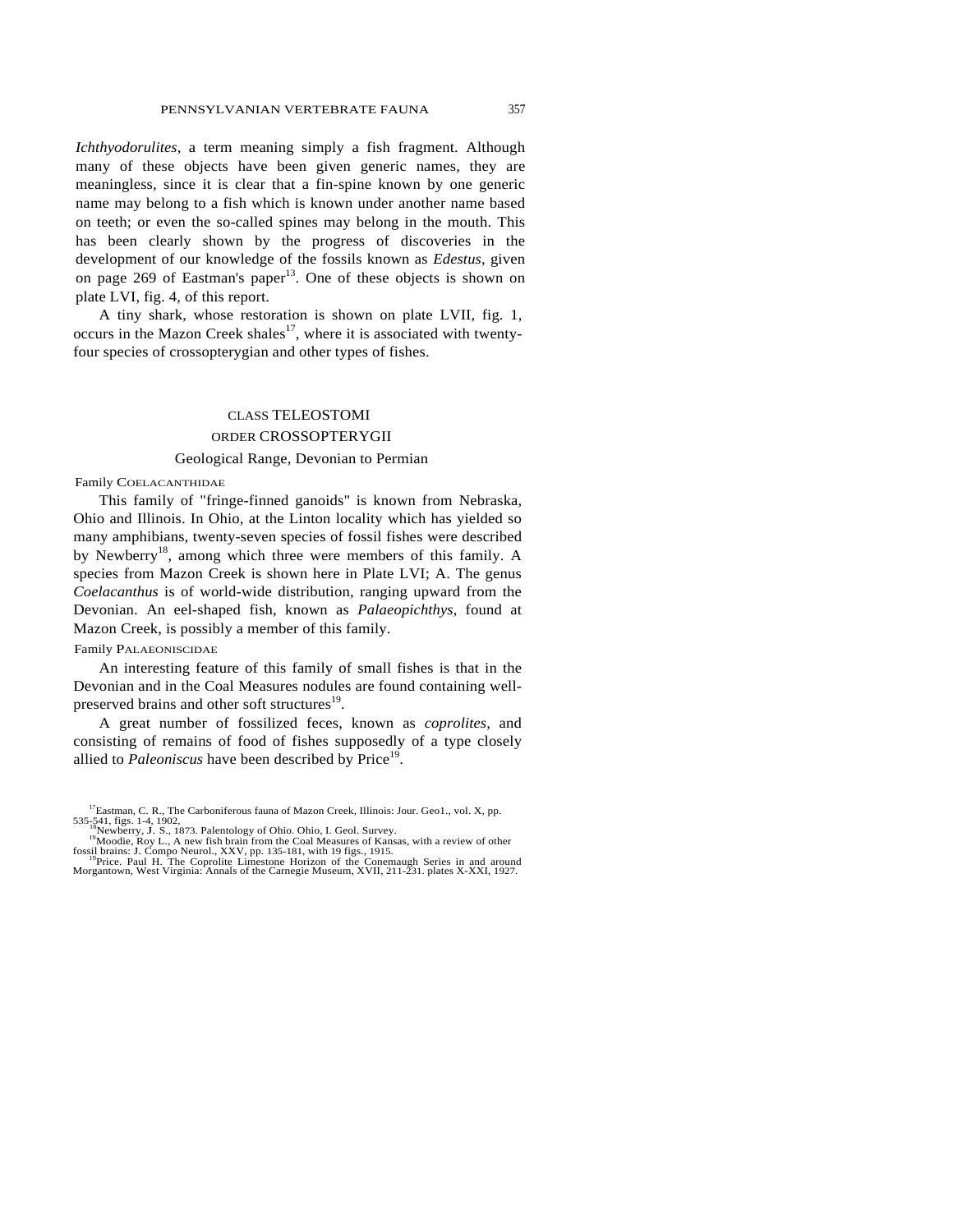Similar objects are known from other horizons and Renault, especially, has studied their bacterial content. *Elonichthys* is represented by four species from the Pennsylvanian shales of Mazon Creek. Two of them are figured on Plates LVI and LVII. An example, enlarged, of the paleoniscid fish brain is given in Plate LVI, [fig.] C.

### Family PLATYSOMATIDAE

An example of this family is shown on Plate III [?], C. The species is small, as are many of the vertebrate species from the nodules at Mazon Creek.

The above groups of Crossopterygian fishes are important because they are now regarded as having characters ancestral to the Tetrapoda<sup>20</sup>. This is especially true of the Devonian forms.

### ORDER DIPNOI

Lung fishes. Geological range, Devonian to Recent.

The lung fishes $^{21}$  would be expected in such a swamp and fresh water deposit as existed at or near Yellow Creek in eastern Ohio. Williston<sup>22</sup> found lung fish remains in Kansas embedded in a matrix of exceedingly hard limestone, associated with a fossil sponge, *Gomphospongia,* which might indicate a marine habitat. Scales in the iron-stone nodules from Mazon Creek<sup>23</sup> indicate a wider distribution of the dipnoan fauna. Lung fishes are no longer regarded as ancestral to the air-breathing vertebrates but are an independent group of great antiquity.

# CLASS AMPHIBIA

Geological Range, Devonian (represented by a footprint) to Recent.

The primitive tetrapods of the North American Pennsylvanian, most of which are doubtless amphibian, are known

 $^{20}$ Gregory, W. K., Present status of the problem of the origin of the Tetrapoda with special reference to the skull and paired limbs: N. Y. Acad. Sci. Annals, vol. XXVI, pp. 317-383; plates, 1915. skull and paired limbs: N. Y. Acad. Sci. Annals, vol.  $XX\tilde{V}I$ , pp. 317-383; plates, 1915.<br><sup>21</sup>Hussakof, L., The Lungfish remains of the Coal Measures of Ohio, with special reference to the

supposed Amphibian Eurythorax of Cope. Bull. Amer. Mus. Nat. Hlst., XXXV, pp. 127-133 figs., 1916. <sup>22</sup>Williston, S. W., A new Species of Sagenodus from the Kansas Coal Measures:

Kansas Univ. Quart., vol. VIII, pp. 175, pls. 1889.<br><sup>23</sup> Cockerell, T. D. A., Additional Note on reticulated Fish Scales: Science, N. S., vol. XXXIV, p.<br>865; The Scales of the Dipnoan fishes: Science N. S., vol. XXXIII, Pl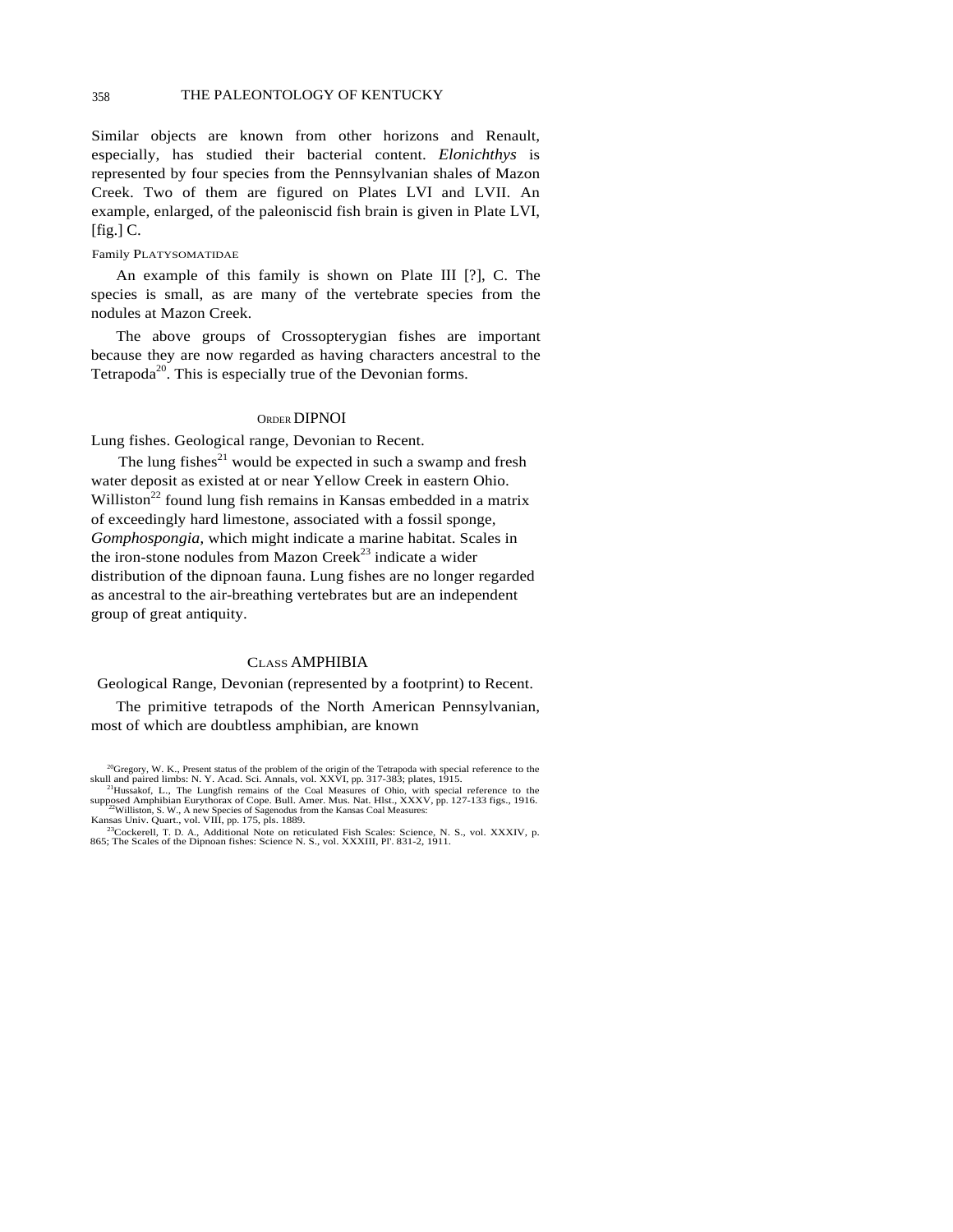chiefly from three faunas, with other scattering evidences. The fauna at Mazon Creek, Illinois, agrees with the fishes in being of small size; the eastern Ohio fauna is a very rich one, both in individuals and in species; and the Joggins fauna at Nova Scotia seems to incline toward the reptilian phase of development. Since the publication of my monograph<sup>24</sup>, some years ago, nothing has been added to our knowledge of the morphology of the group. New discoveries have related entirely to footprints, and these are detailed in the section on Ichnology. Since the Canadian fauna is remote to our interests, that of the Pennsylvanian vertebrates which may be found in Kentucky, both in structure of the species and geographical relationships, our remarks in this section will be largely restricted to the faunas from Illinois and eastern Ohio.

The Mazon Creek fauna<sup>25</sup> consists entirely of skeletons and impressions of soft parts of ten species of Amphibia, representing five families. None of the species are based on complete material. The ironstone nodules in which the Mazon Creek fossils occur, are found in the shale which forms the roof of the Morris Coal of Illinois, which is somewhat lower than the Lower Kittanning Coal of Pennsylvania.

The nature of the amphibian remains discovered in these nodules may be seen in Plate LVIII, B, LIX, A & B; LX, F: LXI, A, C, D. The following discussion will enable one to locate new material representing primitive tetrapods.

### FAMILY BRANCHIOSAURIDAE

This family of small, salamander-like animals has long been known from the late Paleozoic rocks of Europe. Its species in North America are confined to the Illinois fauna. The bodies of these primitive salamanders were covered with small scales above and a complicated pattern of myocommatous rods beneath. The short ribs, broad flat head with large orbits; short, weak limbs; and a long, flattened tail, are all characteristic of the members of this family. In agreement with Euro-

<sup>&</sup>lt;sup>24</sup>Moodie, Roy L., The Coal Measures Amphibia of North America: Publication No. 238, Carnegie Institution of Washington, pp. 1-222, 26 plates, 42 figs, 1916.

Carnegie Institution of Washington, pp. 1-222, 26 plates, 42 figs, 1916.<br><sup>25</sup>Moodie, Roy L., The Pennsylvania Amphibia of the Mazon Creek, Illinois, Shales:<br>Kansas Univ. Sci. Bull., VI, No.2, pp. 323-359, pls. 1-14, 1912 T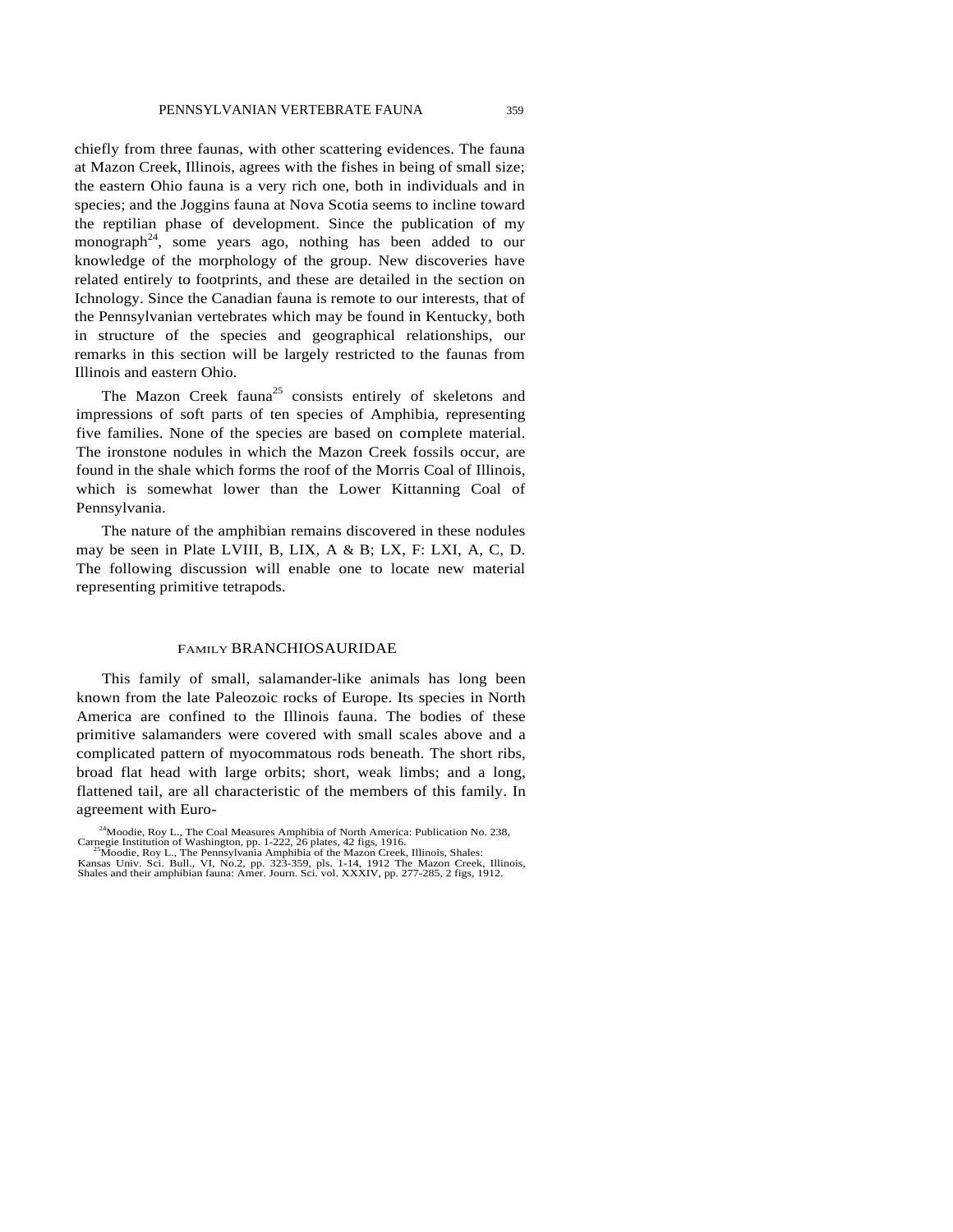pean specimens, those found in Illinois show the general contour of the body, the character of the dermal covering, the color markings, the lateral line system, and in three specimens the molds of the entire alimentary canal (Plate LX, F). Two of the known species do not exceed 50 mm. in length.

The genera *Micrerpeton, Eumicrerpeton, Mazonerpeton* are the chief representatives of this family and are fully described in my monagraph<sup>24</sup>.

# FAMILY COCYTINIDAE

This family is based on material discovered in eastern Ohio, with which is associated an Illinois species *Erierpeton*, indicating a close relationship between the two faunas. This must be accepted with the caution that the two known species of the family are based on very incomplete material.

# FAMILY AMPHIBAMIDAE

This group is known from the Illinois locality by two genera, *Amphibamus* and *Cephalerpeton*. They show a tendency toward the reptilian type of tetrapod. A restoration is given in Plate LIX, above, and the skeletons are shown in Plate LXI, A, D. None of the species exceed six inches in total length.

The skull is abruptly truncate posterior, limbs very long; toes provided with claws; ventral armature highly developed.

Two other families are suggested by incomplete remains from the Mazon Creek shales; the *Molgophidae* and the *Cricotidae.* Our knowledge of the entire fauna is badly in need of strengthening by the study of additional material.

The amphibian fauna of eastern Ohio, from the locality long known as Linton, near Yellow Creek, presents many fascinating features. In association with many types of fishes and a possible reptile we have at the Ohio locality a view of Pennsylvanian vertebrate life such as can be found nowhere else.

Fifty-one species have been described from this locality in eastern Ohio; gathered in part from the dump, as well as from the systematic splitting of hundreds of tons of cannel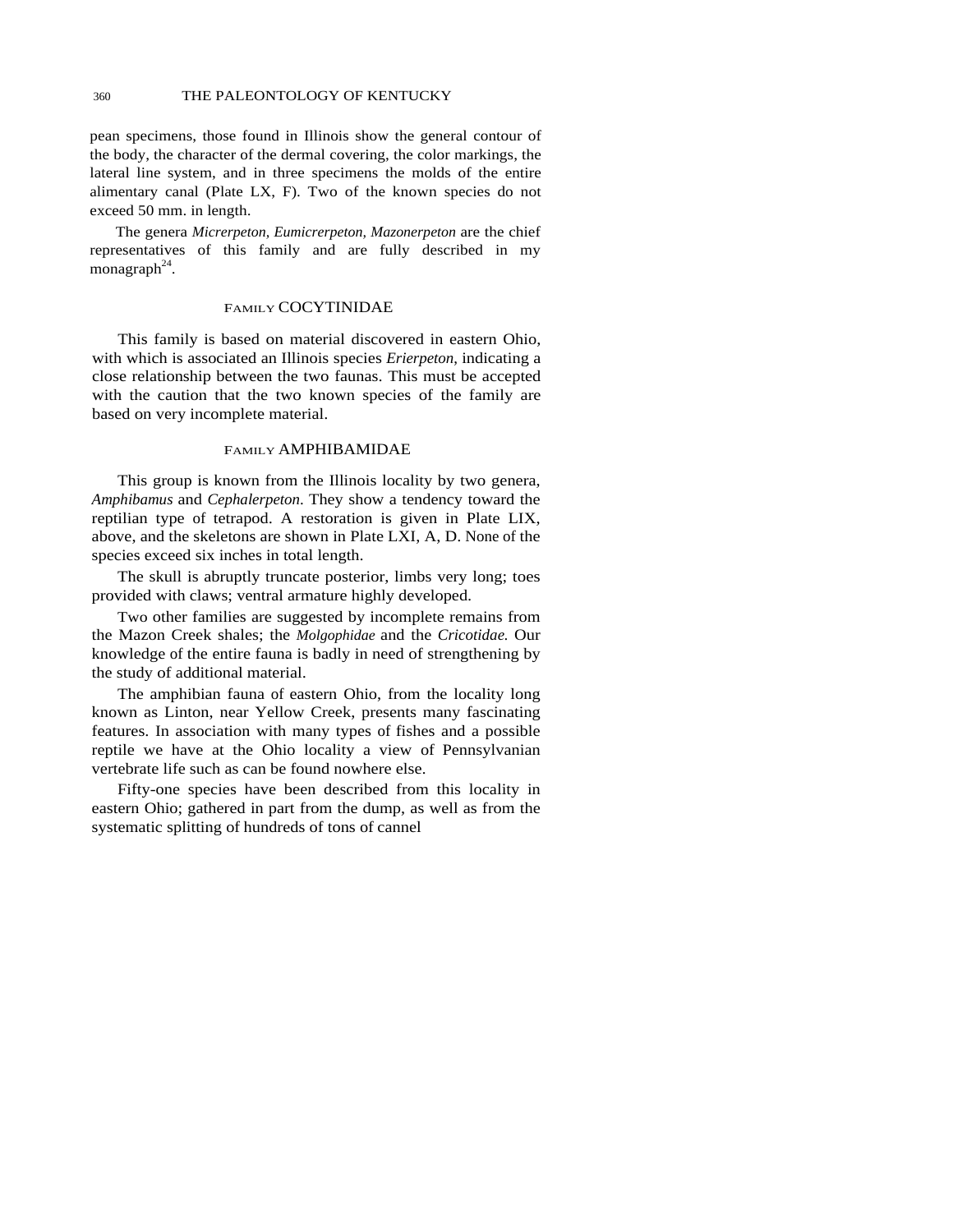coal. J. S. Newberry was then (1869) director of the Ohio Geological Survey, and to him we owe our present knowledge of this wonderful vertebrate fauna of the Pennsylvanian. The flora was also of the greatest interest. These organic remains of a past fauna and flora were carefully described in Volumes I and II of the Ohio Geological Survey. These volumes are of the greatest value in interpreting the life of the Coal Measures. Although there is some slight evidence of a relationship between the Mazon Creek fauna and that of eastern Ohio, yet it seems more probable that the three North American amphibian faunas, that of Mazon Creek, of Linton, Ohio, and of the South Joggins, Nova Scotia, were all distinct.

A brief review of the fauna found in the cannel coal will suffice to show the nature of the amphibians therein. No branchiosaurs are known from eastern Ohio. All the species are apparently members of the group Microsauria with reptilian tendencies.

The family *Tuditanidae* may be considered as fairly typical of the Ohio beds, as well as the neighboring Cannelton shales of Pennsylvania. Three genera with thirteen species represent this family. The dorsum of the skull and the pectoral plates have a characteristic sculpture, consisting of pits and radiating grooves. The members of the genus *Erpetosaurus* have a broad flattened head, with clearly indicated lateral line canals.

The family *Urocordylidae* agrees with certain species from Ireland in some of its members being provided with horns which are out-growths from the squamosal bone of the skull. An example of a horned amphibian is found in *Diceratosaurus,* a genus which is known from fairly complete material. They were small animals, with skulls measuring 35 mm, including the horns.

A family, *Nyraniidae,* is of great interest in that its members are covered with fish-like scales (Plate VII, B.) a character which they share with species from the Coal Measures of Ireland<sup>26</sup>. The species of the family are known from incomplete material, and future discoveries will clear up many points.

<sup>26</sup>Huxley, T. H., On a collection of fossil vertebrata from the Jarrow Colliery. County of Kilkenny, Ireland: Trans. Roy. Irish Acad. 1871. vol. XXIV, pp. 351-369, pls. XIX-XXIII. 1867.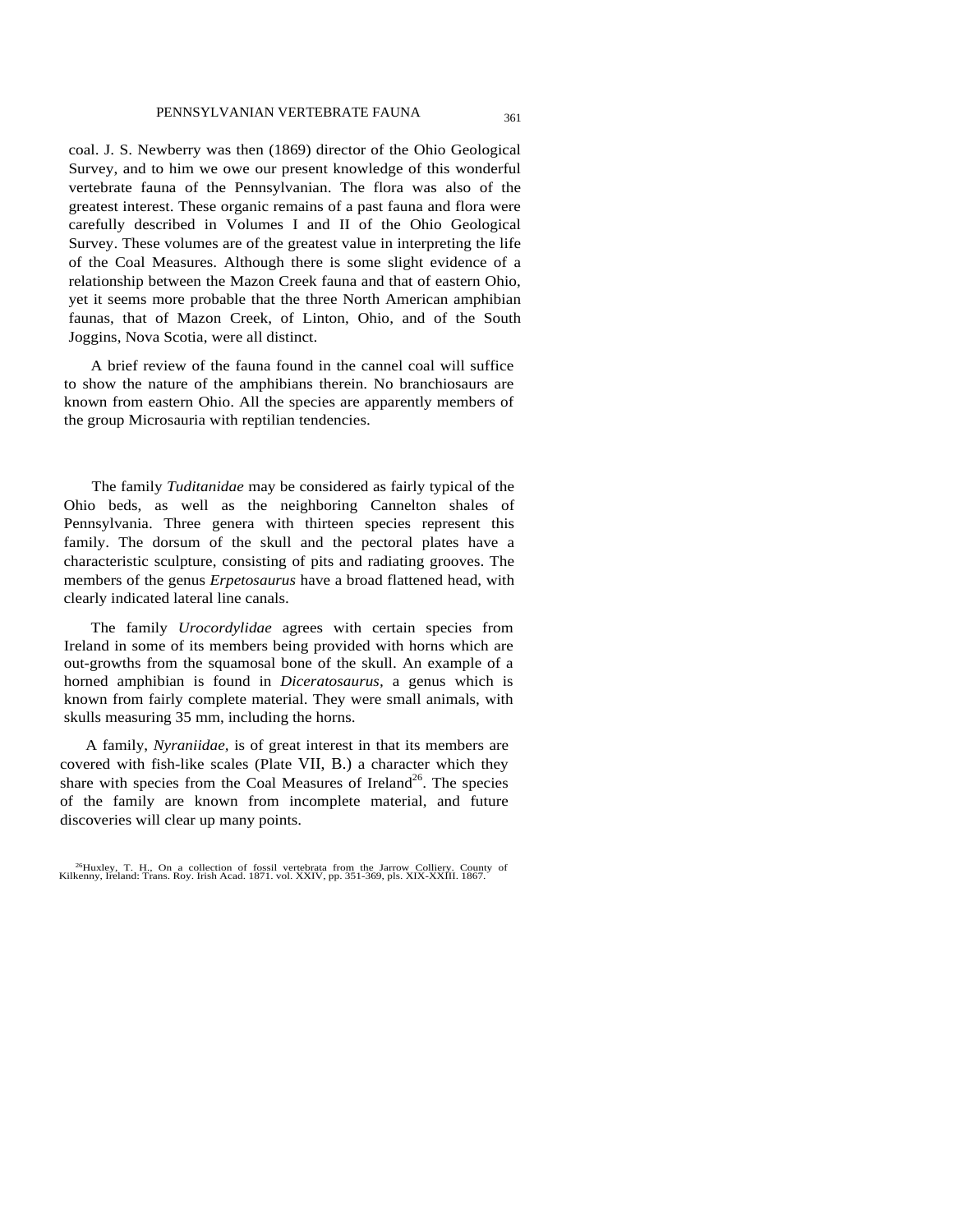# 362 THE PALEONTOLOGY OF KENTUCKY

Still another family, the *Ptyoniidae,* is likewise apparently common to Ohio and Ireland, as well as to Bohemia. They are extremely snake-like in form and structure, some of the species having the skeleton reduced to the skull and elongated vertebral column. *Ptyonius* was the most abundant of all the amphibians in the Ohio Coal Measures. Some of the individuals possessed over 100 vertebrae, but evidently did not exceed a total length of 200 mm.

The modern frogs are apparently represented in the Coal Measures by the *Peliontidae,* the single species of which is shown in Plate LVIII, A; plate LX, G. This species, *Pelion lyelli* was described in 1858, and we like to think it shows ancestral characters to the modem Salientia.

A family of large animals is that of the *Sauropleuridae,* some of which may have attained a length of several feet. The best preserved of the members of this family is *Saurerpeton latithorax* although only the anterior half of the animal is preserved.

Many other species of diverse character are indicated in the Pennsylvanian by fragmentary remains of large and small animals, some of which are shown on Plate LX. Fragments of teeth, vertebrae, jaws, and scattered skeletal material form the evidence on which our conclusions may, for the present, be based. It is a matter of great importance to discover new material, since this though fragmentary, will supplement that which is known.

# CLASS REPTILIA

# Geological Range, Pennsylvanian to Recent

Amphibians and reptiles of the Pennsylvanian are hard to discriminate. These animals were then at the parting of the ways, and their structural features are often similar. Our knowledge of these two groups during the Pennsylvanian is based on such fragmentary material that more complete data will doubtless clear up many matters, now obscure.

Williston<sup>27</sup> thought that the incomplete skeleton (here shown on Plate LXIV) of a small tetrapod, described by Cope as

<sup>&</sup>lt;sup>27</sup>Williston. S. W., The oldest known Reptile: Journ. Geol. vol. XVI, pp. 175-192, fig., 1908.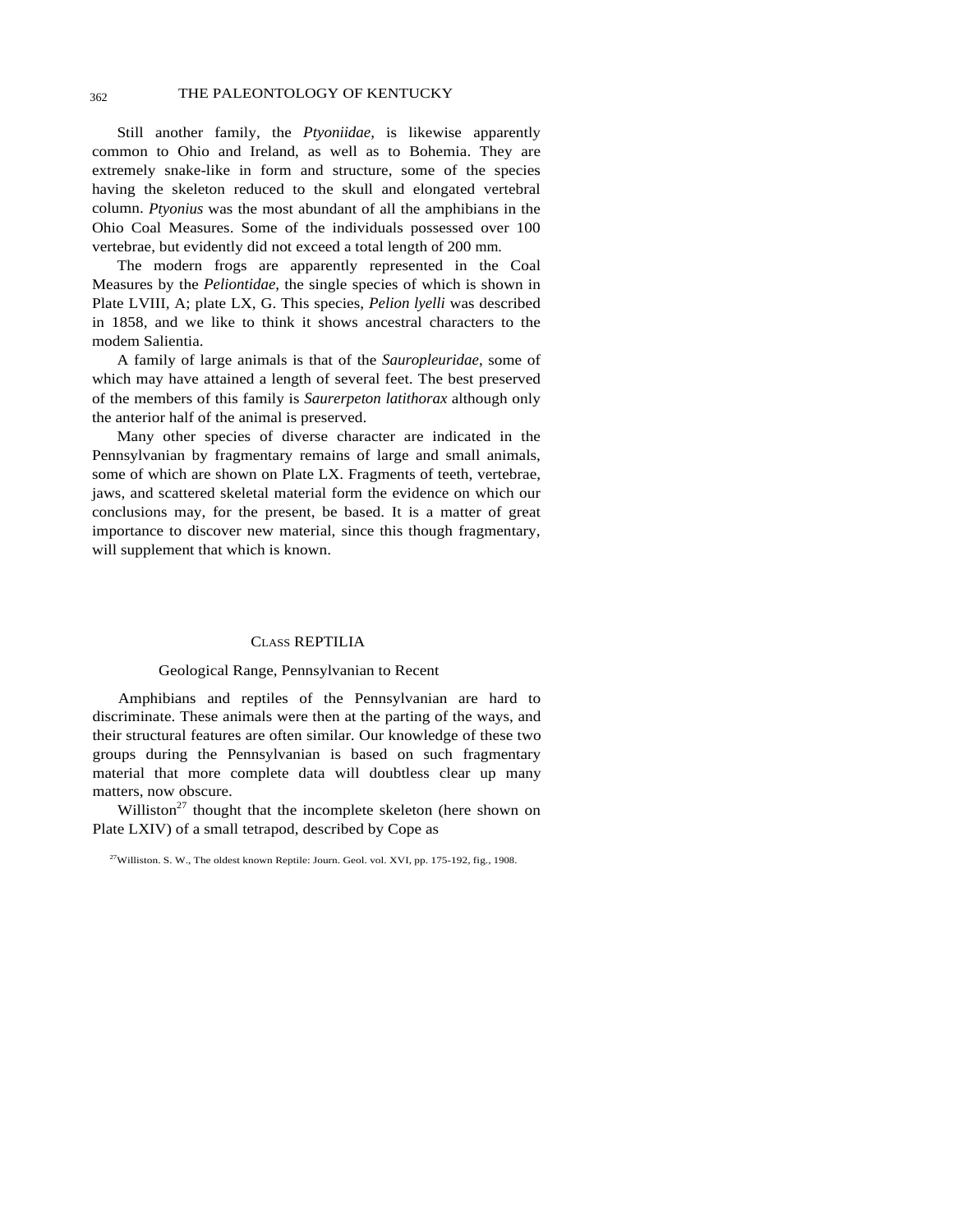*Tuditanus punctulatus,* represented the oldest known reptile, and proposed the name *Eosauravus copei*<sup>28</sup>. Case, Watsan<sup>29</sup> and others have accepted the form as reptilian, and regard it as a member of the Cotylosauria, a group already known from the Permian of Texas. Other forms of reptiles are suggested by fragmentary skeletal remains and by footprints.

The type specimen of *Eosauravus* is less than six inches in length. It was probably subaquatic. The hind limbs are very strong, with the foot much expanded. The tarsus is well developed and osseous. This is not in itself a reptilian character since some of the Pennsylvanian amphibians have an ossified tarsus.

Other, larger, reptiles or reptile-like amphibians, have been indicated in the Pennsylvanian of Pennsylvania<sup>30</sup> of West Virginia<sup>31</sup>, and of Maryland. The cast of a bone<sup>32</sup>, named *Pareiasauroides henneni* (White), in very fine sandstones, possibly represents an animal of a type known from South Africa; a group of clumsily built reptiles known as the Pareiasauria.

# **ICHNOLOGY**

Since 1828 when the Rev. Dr. Duncan read his paper on fossil footprints from the New Red Sandstone of Scotland, before the Royal Society of Edinburgh, our knowledge of foot impressions has grown to a considerable body of knowledge. Dean William Buckland suggested the term *Ichnology* for the science of tracks and additions to our knowledge are still being made. Unsatisfactory as footprints are, they form our only evidence of the presence of tetrapods during the Devonian and the greater part of the Mississippian. There are many records of footprints in the Pennsylvanian rocks and these records indicate a broad distribution of early vertebrate life. It is not always possible to determine from the impressions alone whether the animal was amphibian orreptilian, hence the ward *tetrapod,* 

<sup>&</sup>lt;sup>28</sup>Bull. Geol. Soc. Amer., XXI, 272, 1910.

<sup>&</sup>lt;sup>29</sup>Watson, D. M. S., On Seymouria, the most primitive known reptile: Proc. Zool.<br>Soc. London, pp. 267-300, figs. 1-15, 1918.<br><sup>30</sup>Matthew, W. D., Amer. J. Sci., (4), 11, 199, 1911.

<sup>&</sup>lt;sup>31</sup>Gase, E.C., West Virginia Geological Survey, Rept. Braxton and Clay Counties, pp. 817-<br><sup>31</sup>Gase, E.C., West Virginia Geological Survey, Rept. Braxton and Clay Counties, pp. 817-

Mineral and Grant Counties, pp, 733-734, pls. XLII-XLIIII, 1927. In connection with Lull's discussion of large footprints from the Coal Measures.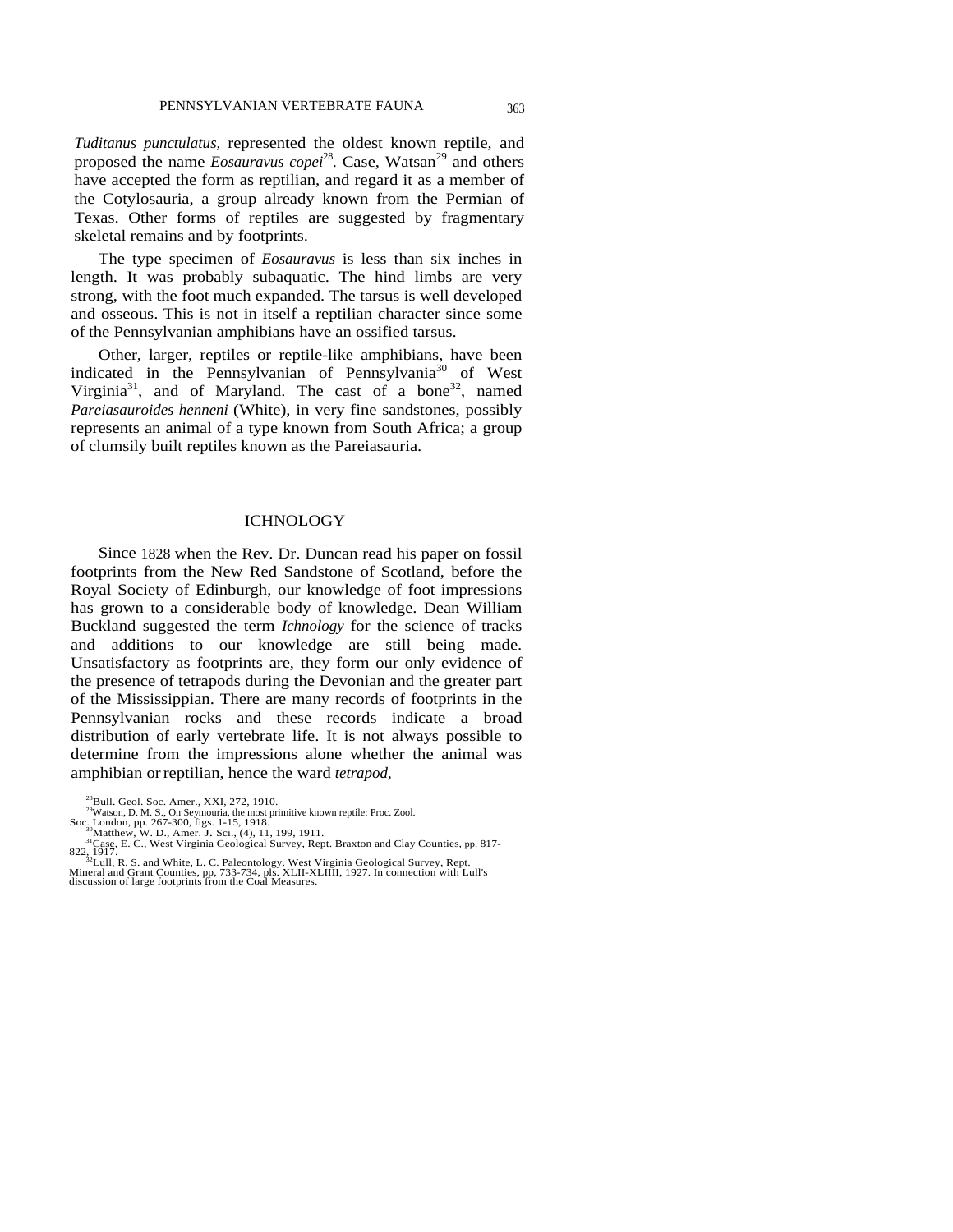which may be either. Even with the skeletons at hand paleontologists are not yet able to discriminate the amphibians of the Pennsylvanian from the reptilians.

 $Lull^{33}$  has described footprints from the Pennsylvanian of Massachusetts, which may be reptilian. Martin $34$  has discussed the nature of some large footprints from the Pennsylvanian of Kansas. Jillson<sup>35</sup> discovered tetrapod footprints in the Pennsylvanian of Oklahoma. Henderson<sup>36</sup> described footprints of unusual tetrapods from the Pennsylvanian of Colorado.  $Lull^{37}$  and Noble<sup>38</sup> have discussed the vertebrate footprints of the Grand Canyon of the Colorado. Mr. Charles W. Gilmore has made an extensive collection of these Ichnites for the U. S. National Museum, and will discuss them fully. Some of these indications of vertebrate life are later than the Pennsylvanian. I have discussed<sup>39</sup> an impression from Pennsylvania and others have added to the subject. The indications are that we may still hope to discover vertebrate remains of entirely different types to any now known. Recent discoveries from the Osage limestones of Kansas show that the knowledge of the footprints themselves is still incomplete. No footprints are known from the Pennsylvanian rocks of Kentucky itself but such discoveries may be confidently expected, since the state lies in the belt across the continent in which other discoveries have been made.

On Plate LXII are given illustrations of an unusual discovery of fossil footprints. They are derived from the Pennsylvanian of eastern Kansas. Martin<sup>22</sup> suggested the term *Onychopus gigas* as a name for the animal which made the footprints. Remington Kellogg has called attention to the previous use of the generic term so the name of *Wakarusopus* is proposed as a new generic name.

- 33Lull, R. S., An Upper Carboniferous Footprint from Attleboro, Massachusetts: Amer. J. Sci. L, pp. 234-236, figs., 1920.<br><sup>34</sup>Martin, H. T., Indications of a gigantic Amphibian in the Coal Measures of Kansas:
- 
- Sci. Bull. Uni. of Kan. vol. XIII, No. 12, pp. 103-114, 3 pls., 1922.<br><sup>35</sup>Jillson. W. R., Preliminary Note on the Occurrence of vertebrate Footprints in the Pennsylvanian of
- Oklahoma: J. Sci., vol. XLIV, pp. 56-58, 1 fig., 1917.<br><sup>36</sup>Henderson, Julius, Footprints in Pennsylvanian Sandstone of Colorado: Jour. Geol. vol. XXXII, no. 3, <sup>36</sup>Henderson, Julius, Footprints in Pennsylvanian Sandstone of Colorado: Jour. Geol. vol. XXXII, no. 3, pp. 226-229, 3 figs., 1924.<br>
<sup>37</sup>Lull, R. S., Fossil Footprints from the Grand Canyon of the Colorado: Amer. J.
- 

Sci.. vol. XLV, pp. 337-346, 1918.<br>Sci.. vol. XLV, pp. 337-346, 1918.<br><sup>38</sup>Noble, L. F., A Section of the Paleozoic Formations of the Grand Canyon at the Bass Trail: U. S. G. S., Prof. Paper, 131, p. 68, pl. XXV. fig. A, 1922.<br><sup>39</sup>Moodie, Roy L., New or little-known forms of Carboniferous Amphibia in the American Museum of Natural

History: Bull. Amer. Mus. Nat. Hist., vol. XXVI, pp. 347-357, 1909.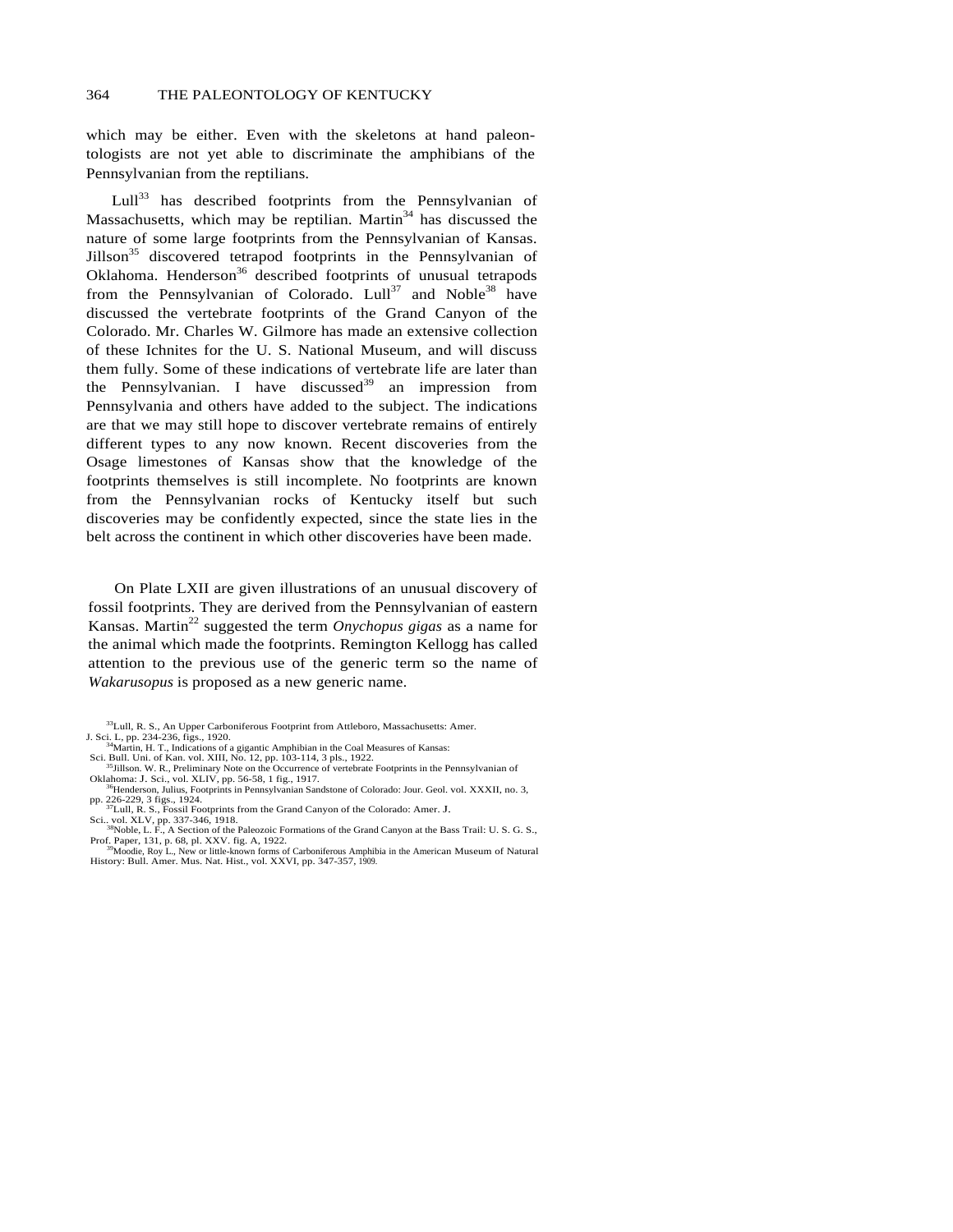# PENNSYLVANIAN VERTEBRATE FAUNA 365

This discovery of huge footprints, possibly reptilian, in the Coal Measures of Kansas is rendered more interesting by the recent description by  $Lull^{40}$  of similar, clawed, footprints in the Pennsylvanian of Maryland. The probable presence of large reptiles in the Pennsylvanian is further strengthened by the occurrence of a large cast of a reptilian bone found in West Virginia.

# **BIBLIOGRAPHY**

More than seven hundred books and papers have been written about the animals and plants of the Coal Period. Since it is not possible or necessary to give a complete list here, a few titles are given from which the interested student may follow further the discussion of the life of the Pennsylvanian.

#### Broom, R.

*Studies on the Permian Temnospondylous Stegocephalions of North American.*  Bull. Amer. Mm. Nat. Hist., XXXII, pp. 563-595. 1913.

*On Branchiosaurus and Allied Genera (Amphibia).* Proc. Zool. Soc. London, 1926, pp. 533-579. 1926.

#### Case, E. C.

*The Environment of the Amphbian Fauna at Linton, Ohio.* Amer. Jour. Sci., (5) XLIV, pp. 123-136. 1917.

Cope, E. D.

*Synopsis of the Extinct Batrachia from the Coal Measures.* Report Geol. Surv. Ohio, Paleontology, II, pp. 349-411, Pls. XXVI-XLV., 1875.

#### Dawson, J. W.

*Air Breathers of the Coal Period.* Montreal. 1863.

#### Hussakof, L.

*The Lungfish Remains of the Coal Measrure of Ohio, with Special Reference to the Supposed Amphibian Eurythorax of Cope.* Bull. Amer. Mus. Nat. Hist., XXXV. pp. 127-133. 1916.

#### Romer, Alfred S.

*The Pennsylvanian Tetrapods of Linton, Ohio.* Bull. Amer. Mus. Nat. Hist., Vol. LIX, Art II, pp. 77-147. 1930.

#### Watson, D. M. S.

*The Larger Coal Measures Amphibia.* Proc. Manchester Lit. and Philos. Soc., LVII, pp. 1-12. 1912.

<sup>40</sup>Lull, R. S., Probable reptilian Footprints from the Maryland Carboniferous: West Virginia Geol. Survey, Mineral and Grant County Report, pp. 731-734, 6 pls., 1927.

Bulman, O. M. B. and Whittard, W. F.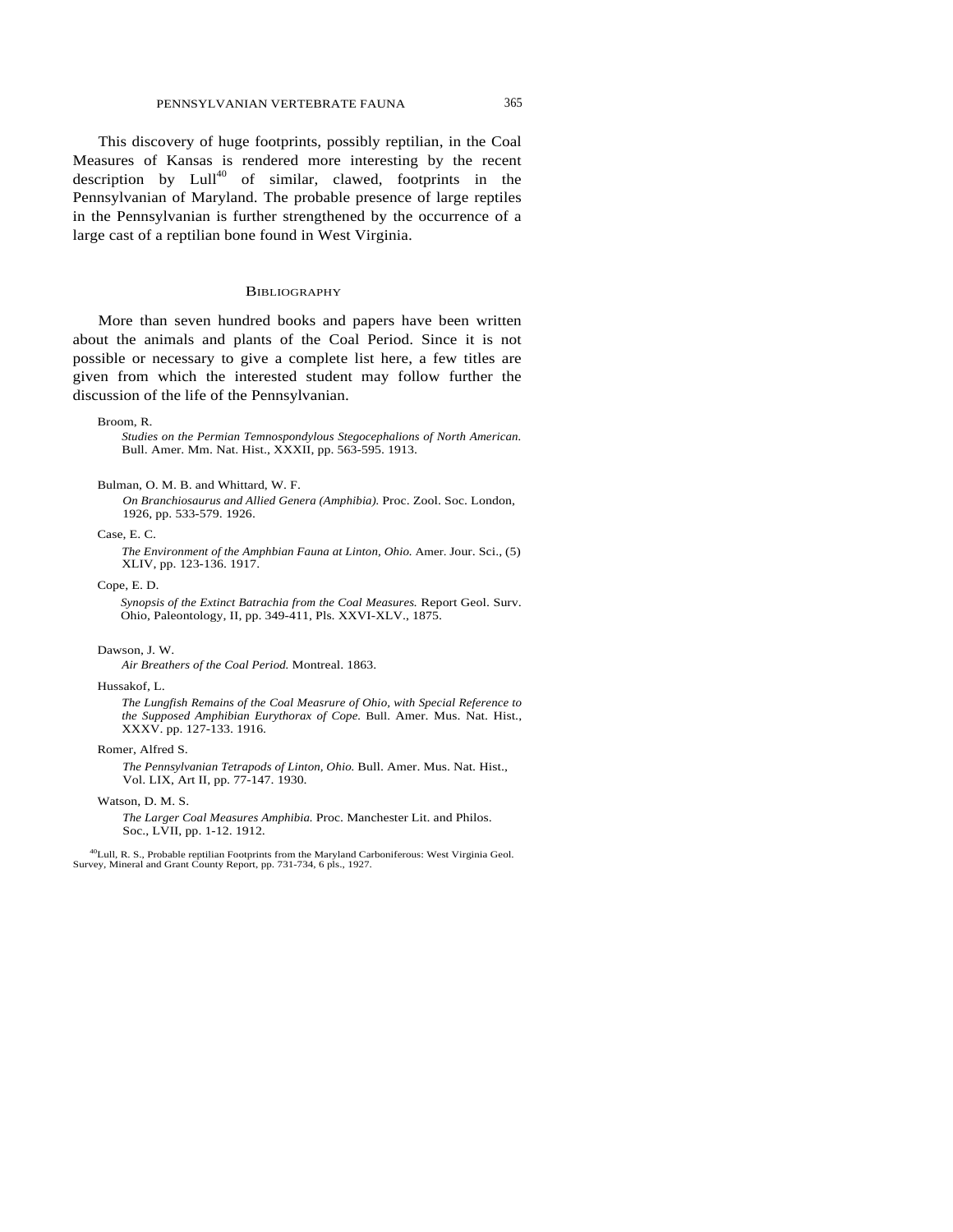#### **Explanation of Plate LV**

A Map of North America during the Upper Pennsylvanian showing land and water conditions under which the Coal Measures fish and amphibian fauna lived. It will be noted that the chief deposits which have furnished amphibian remains are on the margins of the heavily shaded areas. The state of Kentucky was in this area of land a swamp during the periods when coal was being formed. After Schuchert.

Explanation of symbols: Lands are white. Water areas are lined.

Formation outcrops are black or dotted. Known shore lines are solid lines: probable ones broken. vertical lines in middle of continent indicate Gulf marine. During the coal period and the life of the amphibians the Pennsylvanian water areas were either fresh or somewhat brackish waters. No amphibian has ever been proved to be marine, although Wiman has suggested such for the fauna of the Trias of Spitzbergen and the Mazon Creek fauna of Illinois may have been brackish. The evidence is not clear enough in either case to warrant making a positive statement.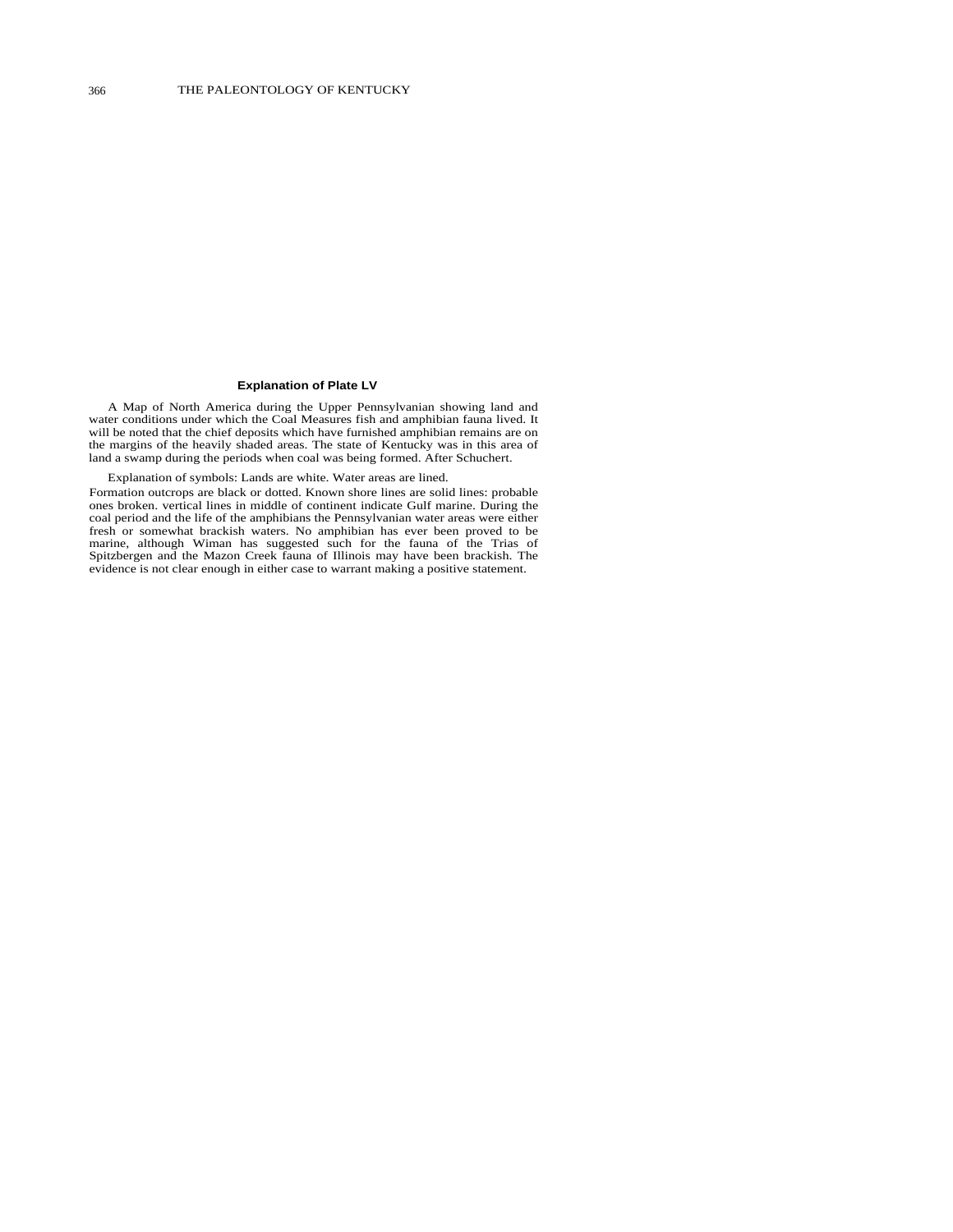**PLATE LV** 



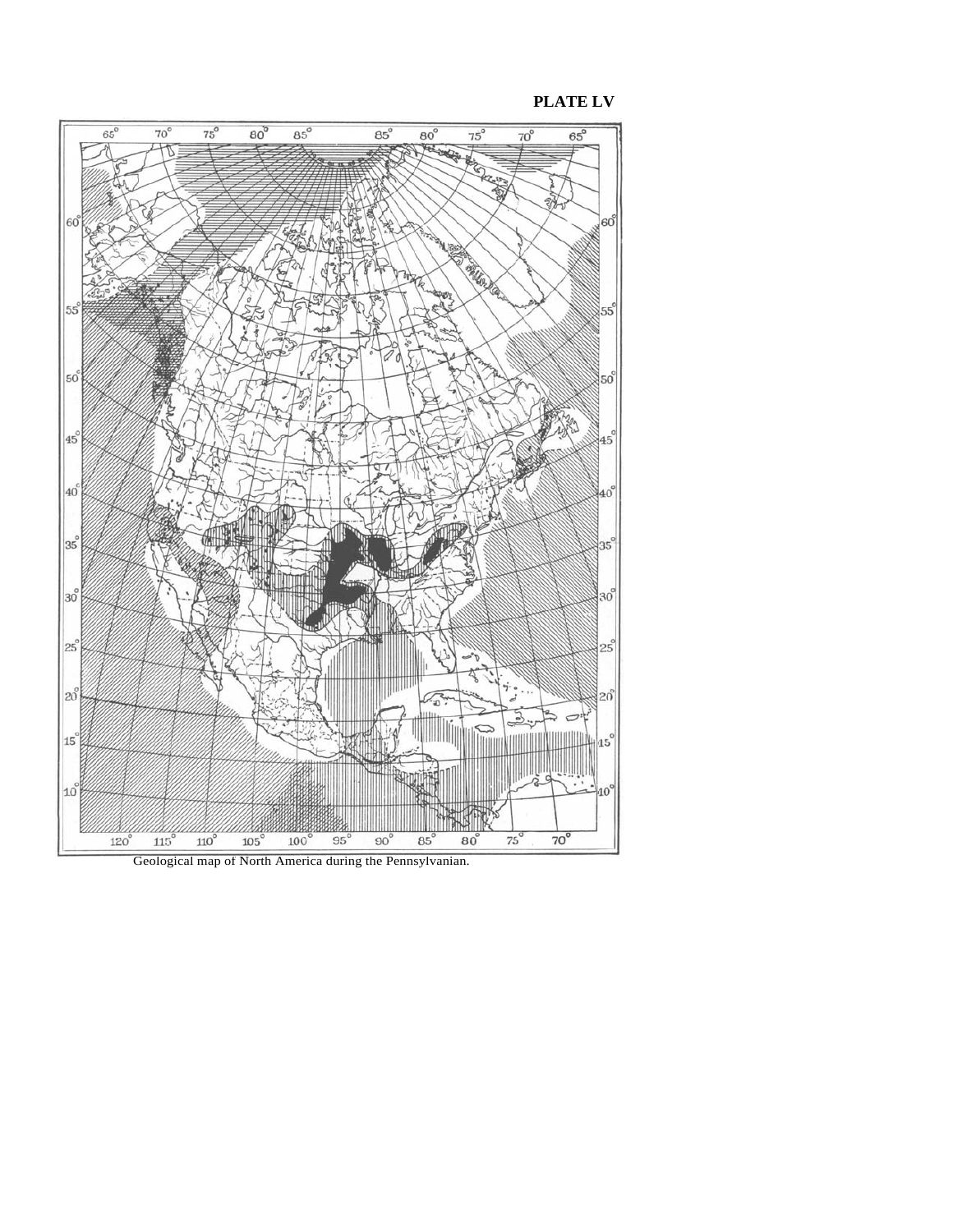### Explanation **of Plate LVI**

# PENNSYLVANIAN FISHES

- A. *Coelacanthus exiguus* Eastman. Coal Measures shales of Mazon Creek, near Morris, Illinois. Nearly complete individual, lacking posterior dorsal and anal fins. X 2/1 After Eastman. Original in Yale Museum.
- B. *Elonichthys perpennatus* Eastman. Pennsylvanian shales of Mazon Creek, near Morris, Illinois. Complete individual, the distal portion of medium fins not fully shown. X 2/1 After Eastman. Original in Museum of Comparative Zoology at Harvard University.
- C. A fish brain, possibly one of the Paleoniscidae, from the Coal Measures shales near Lawrence, Kansas. The original brain was about 18 mm. in length. The brains are enclosed in small rounded nodules and they occur in abundance' at two localities in Douglas County, Kansas. Some of the Kentucky shales also may have these same fossils.
- D. A salt water fish from the Pennsylvanian of Illinois; a shark-like animal known as *Edestus crenulatus.* The right portion of the dental armature of a large fish. Original in the U. S. National Museum. After Hay.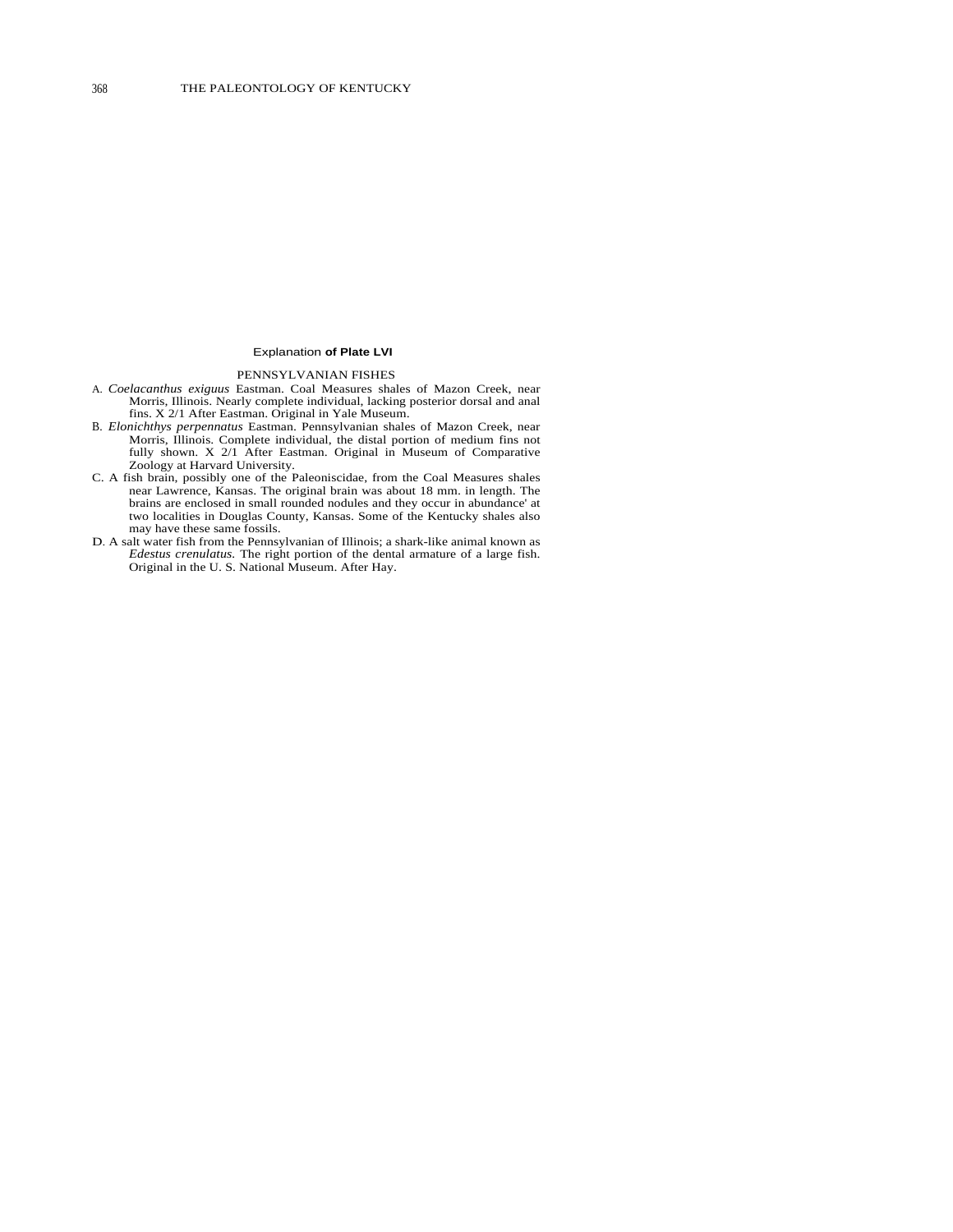# **PLATE LVI**



Fishes from the Pennsylvanian Rocks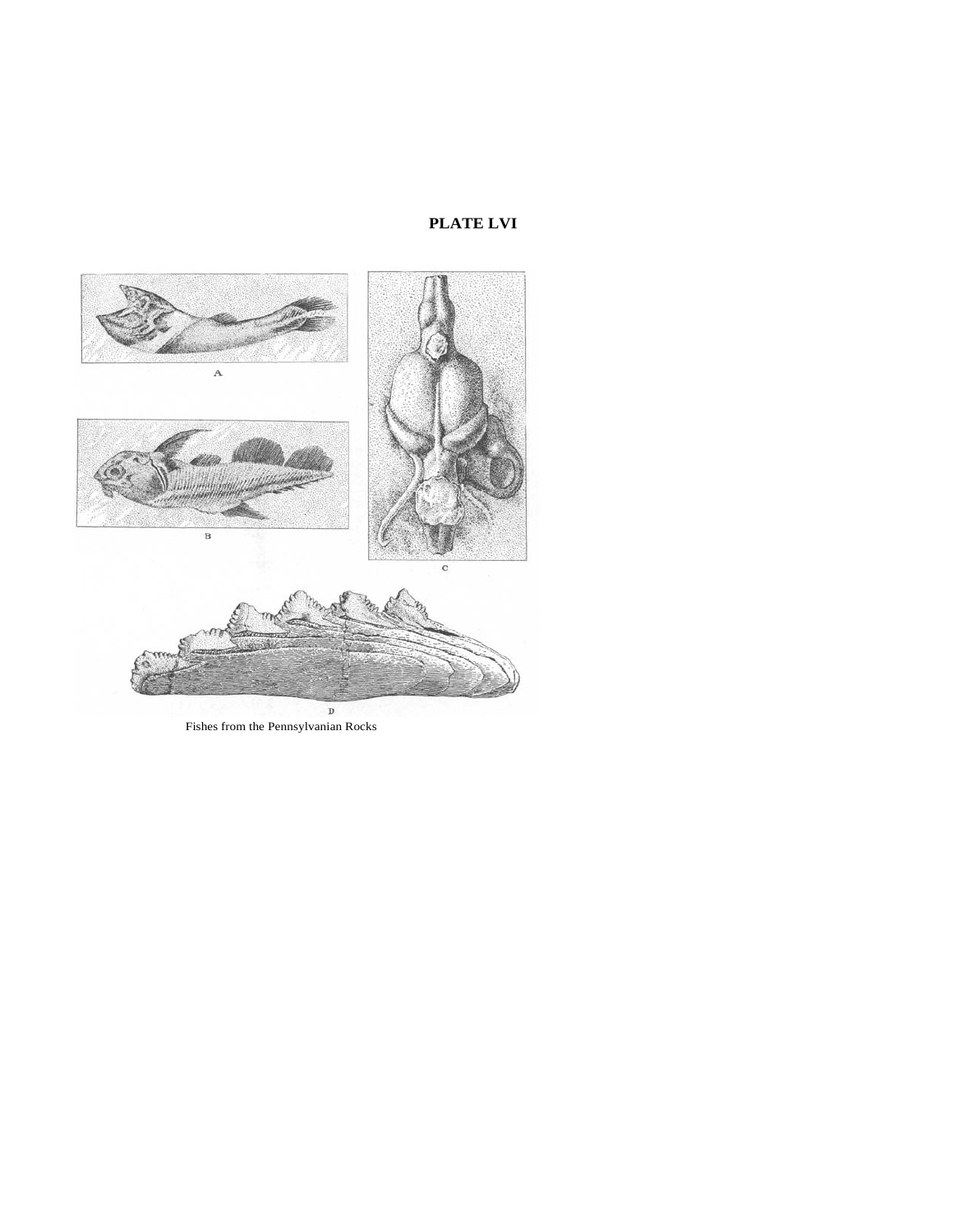### Explanation of **Plate LVII**

PENNSYLVANIAN FISHES

- A. *Acanthodes beecheri* Eastman. A tiny shark from the Coal Measures shales of Mazon Creek, near Morris, Illinois. Restoration showing outline of body and position of fins. X 2/1. After Eastman.
- B. *Cheirodus orbicularis* Newberry and Worthen. A fairly well-preserved specimen, from the Pennsylvanian shales of Mazon Creek near Morris, Illinois. Nat. Size. After Eastman.
- C. *Elonichthys hypsilepis* Hav. A nearly complete specimen from the Pennsylvanian shales at Mazon Creek., near Morris, Illinois, X 1/3. After Eastman.

D.-G. Lung fish remains from the Coal Measures of Ohio. After Hussakof.

- D. Scale of *Sagenodus.* Natural size.
- E. Tooth of *Sagenodus serratus.* Natural size.
- F. Part of cranium of *Ctenodus ohiensis.* X 1/2.
- G. Rib of *Sagenodus.* Natural size.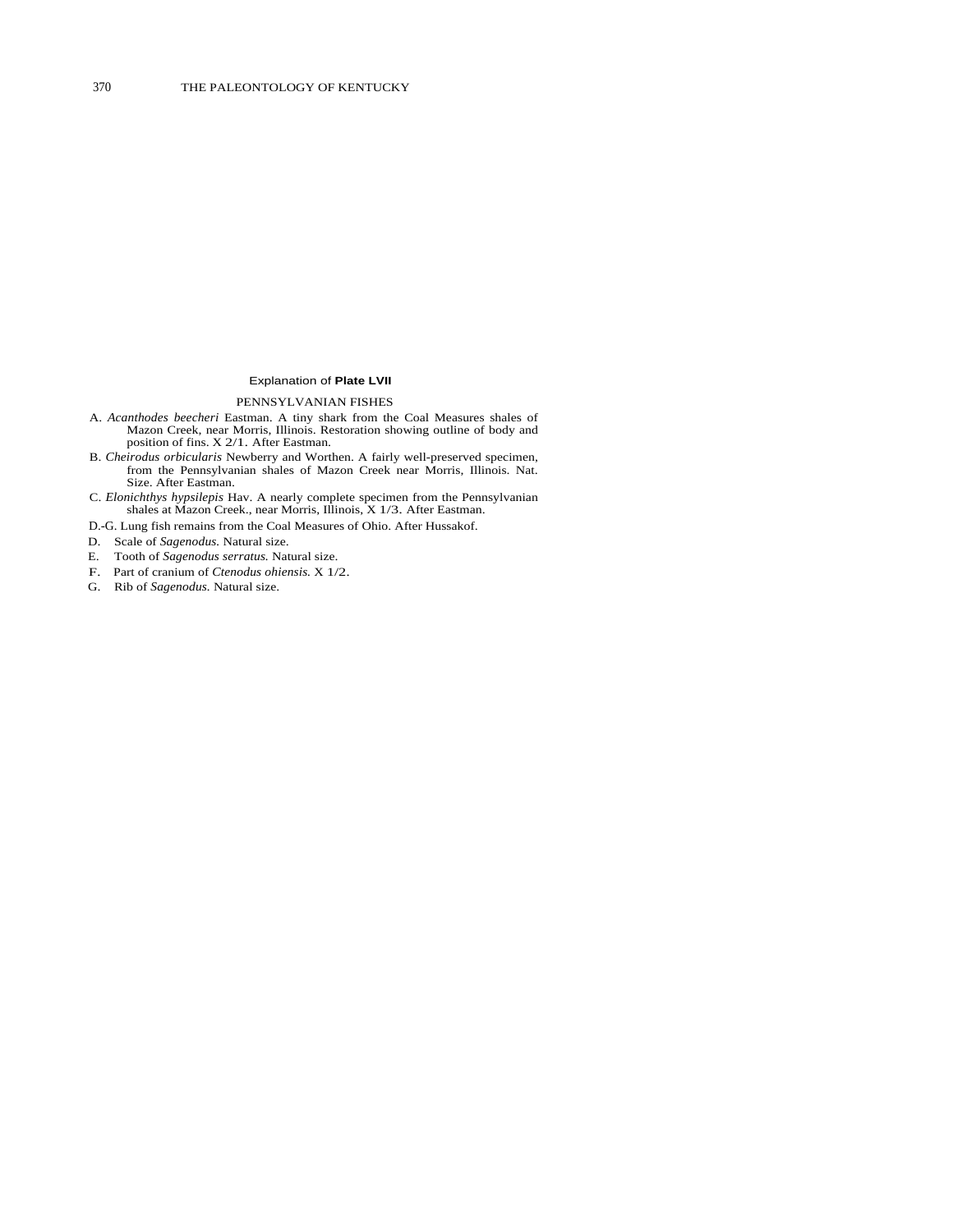# **PLATE LVII**



Sharks among fishes from the Coal Measures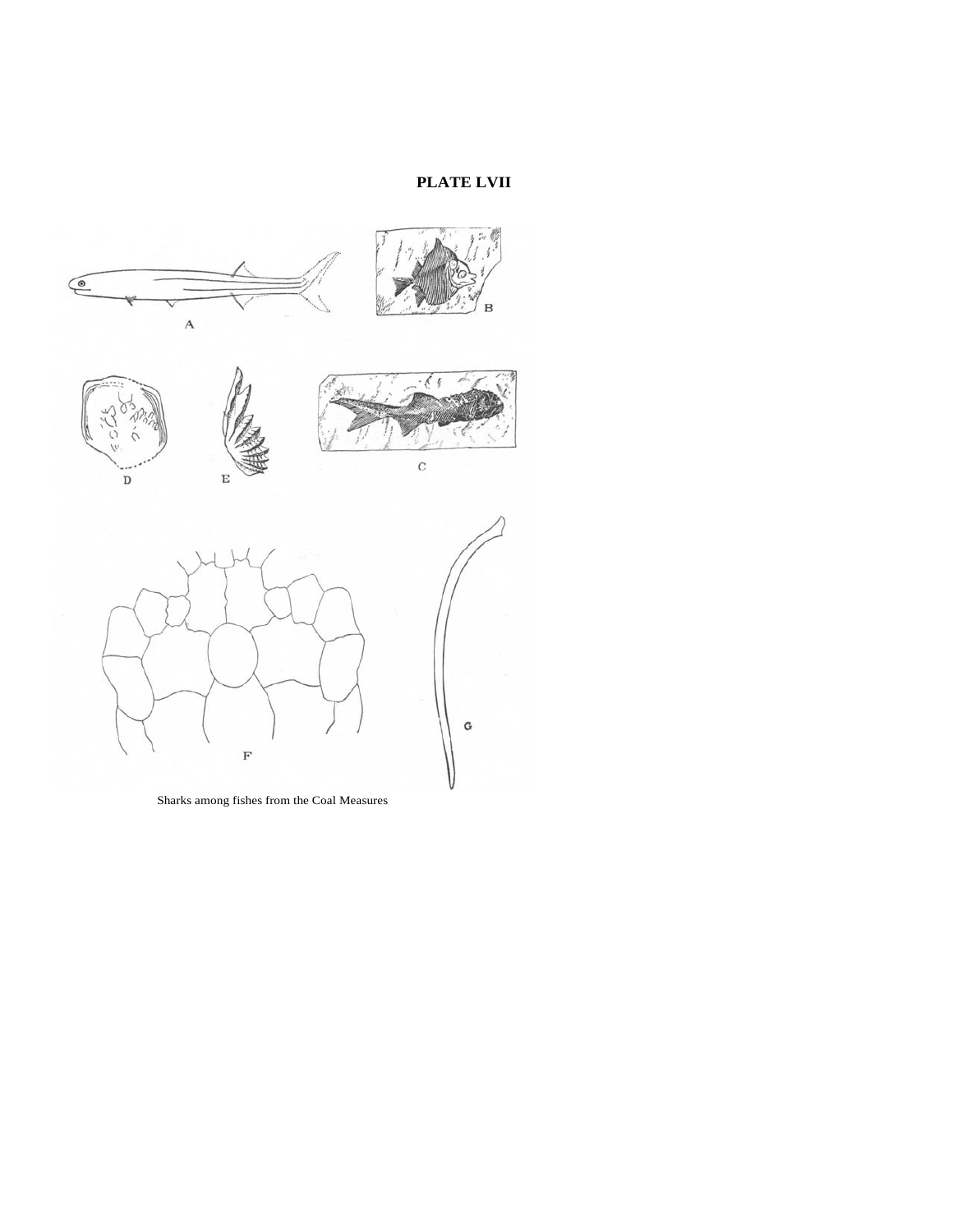#### Explanation of Plate **LVIII**

- A. Type specimen (and the only one known) of *Pelion lyelli* Wyman, from the Ohio Coal Measures at Linton. This animal is thought to represent the ancestral group from which the frogs were derived. Original in the American
- B. Type and only specimen of a true branchiosaur, *Micrerpeton caudatum* Moodie, from the Coal Measures of Mazon Creek, near Morris, Illinois, showing skeletal elements, preserved as kaolin form of head and tail, the lateral-line sense organs, banded color markings, ventral scutellae, and small body scales. On the edges of the tail impression are indications that in life the tail had a thin fold of skin above and below the fleshy portion, much as in the larvae of modern salamanders. Original in Walker Museum, University of Chicago. Length of entire animal as preserved 49 mm.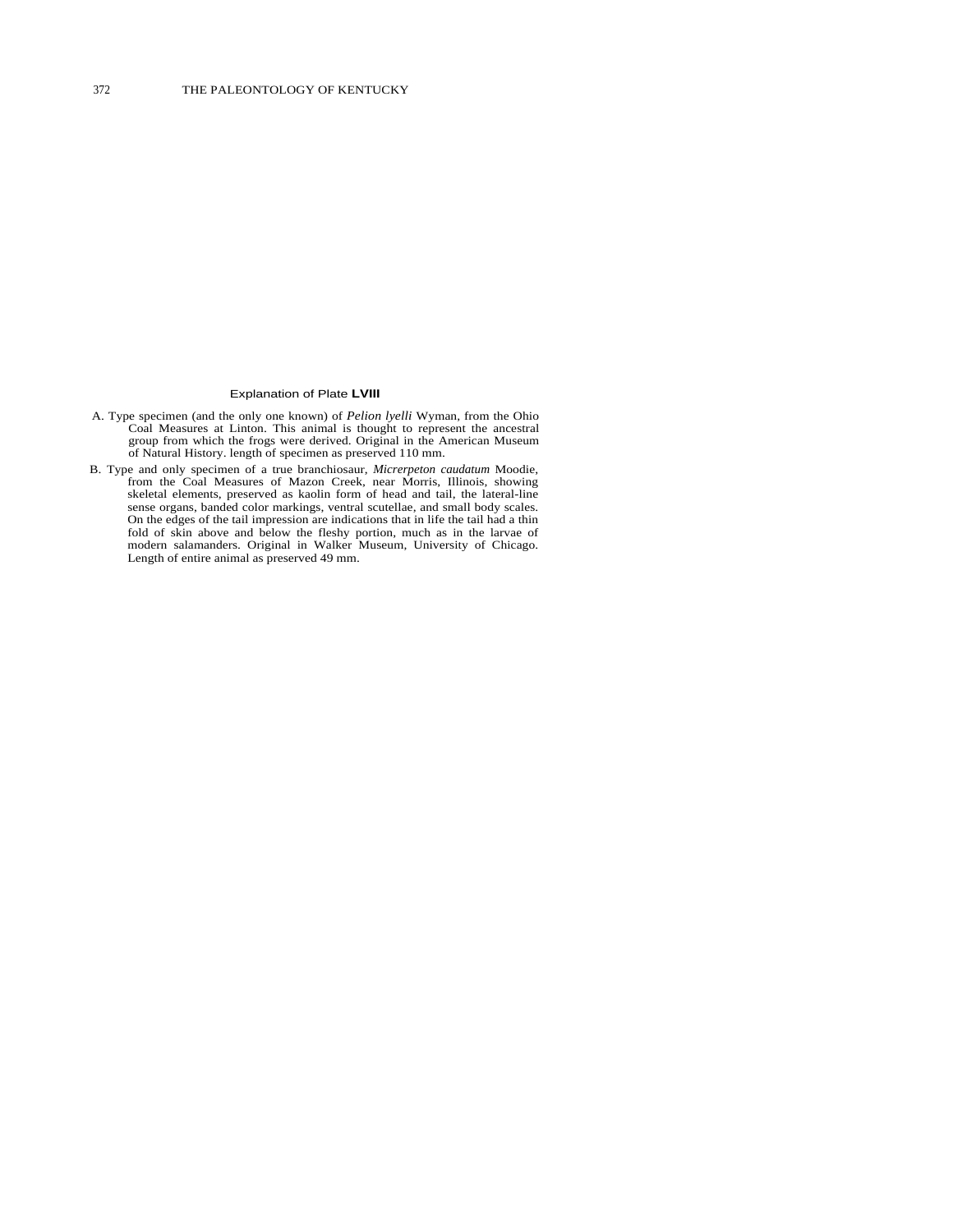# **PLATE LVIII**



Fossils of two Pennsylvanian Amphibians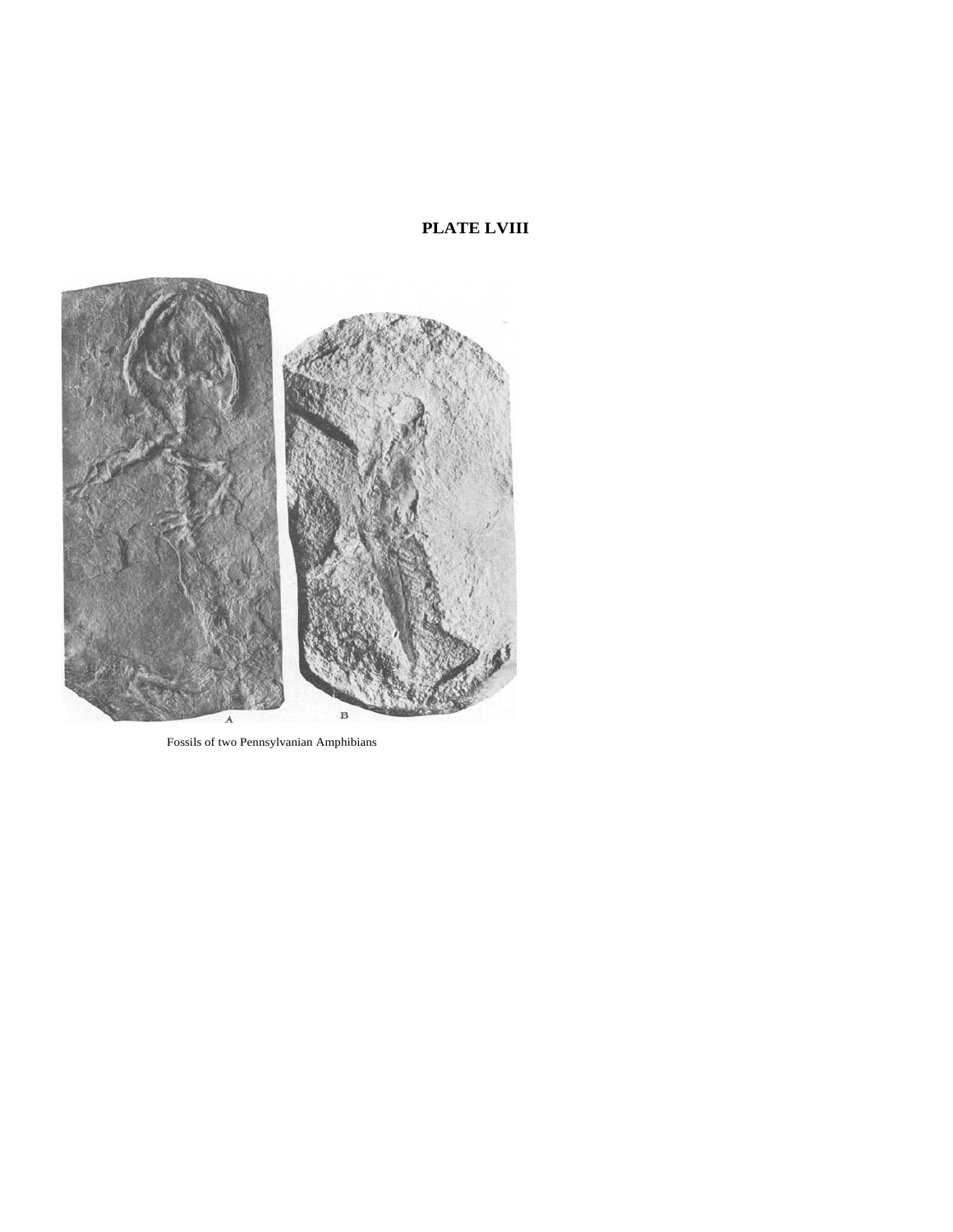#### **Explanation of Plate LIX**

- Upper. Restoration of probable appearance of a small (slightly longer than five inches) reptile-like amphibian from the Mazon Creek shales of Illinois and known as *Amphibamus. grandiceps* Cope. The restoration is based on complete material at the University of Chicago and at Yale University. *Amphibamus* was a low, flat, short, creeping or crawling animal, possibly spending a part of the time in the water.
- Lower. A reconstruction of the possible appearance of the small branchiosaurian *Micrerpeton caudatum* Moodie from the Mazon Creek shales of Illinois. The animal was about two inches in length. This figure is based on a single example now preserved in Walker Museum, University of Chicago, aided by an examination of other specimens of a related species, *Eumicrerpeton parvum* Moodie, the originals of which are preserved in the Peabody Museum at Yale University. The animal was a small, salamander-like amphibian frequenting the borders of pools in the marshes of Coal Measures time.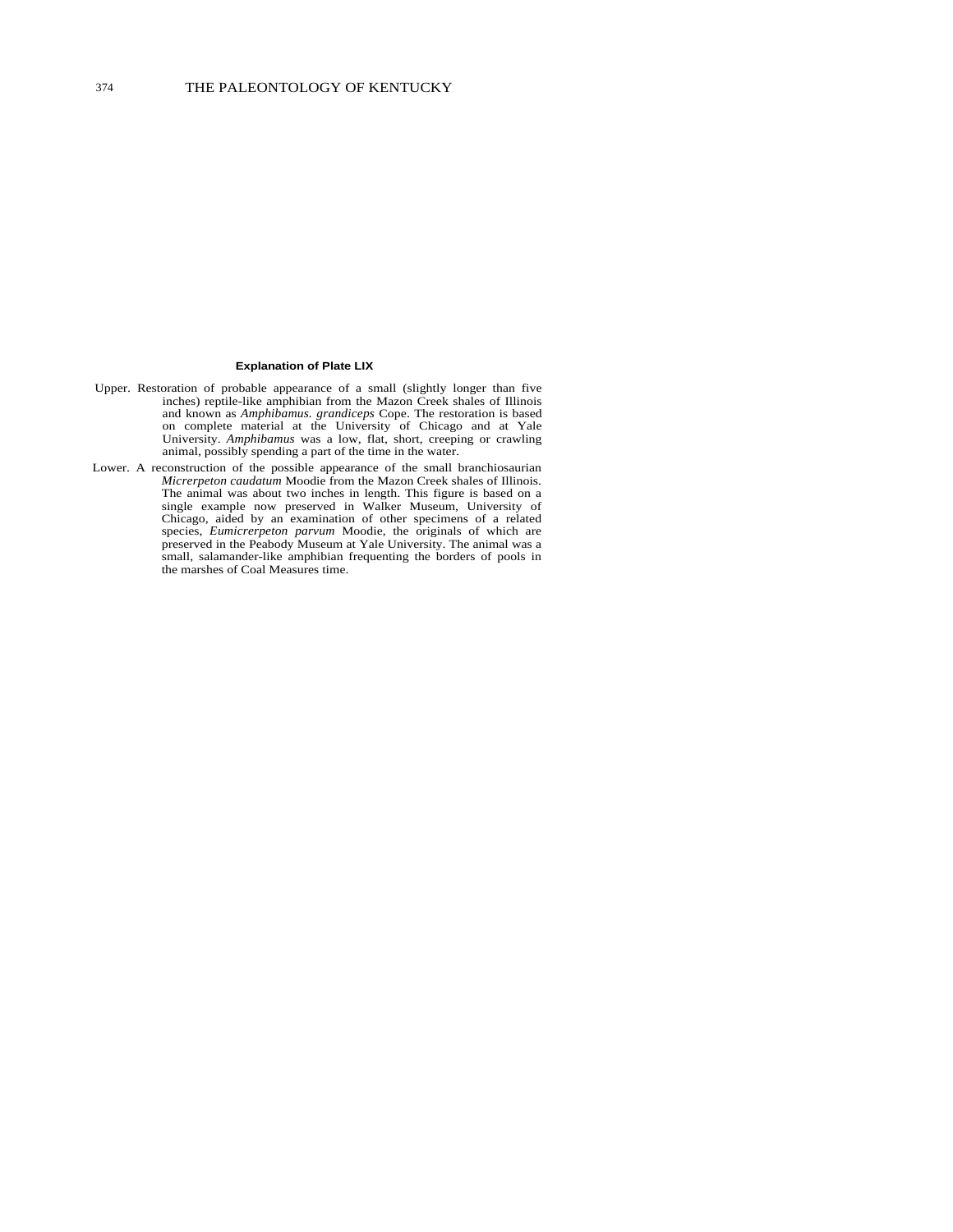# **PLATE LIX**



Restorations of Pennsylvanian Amphibians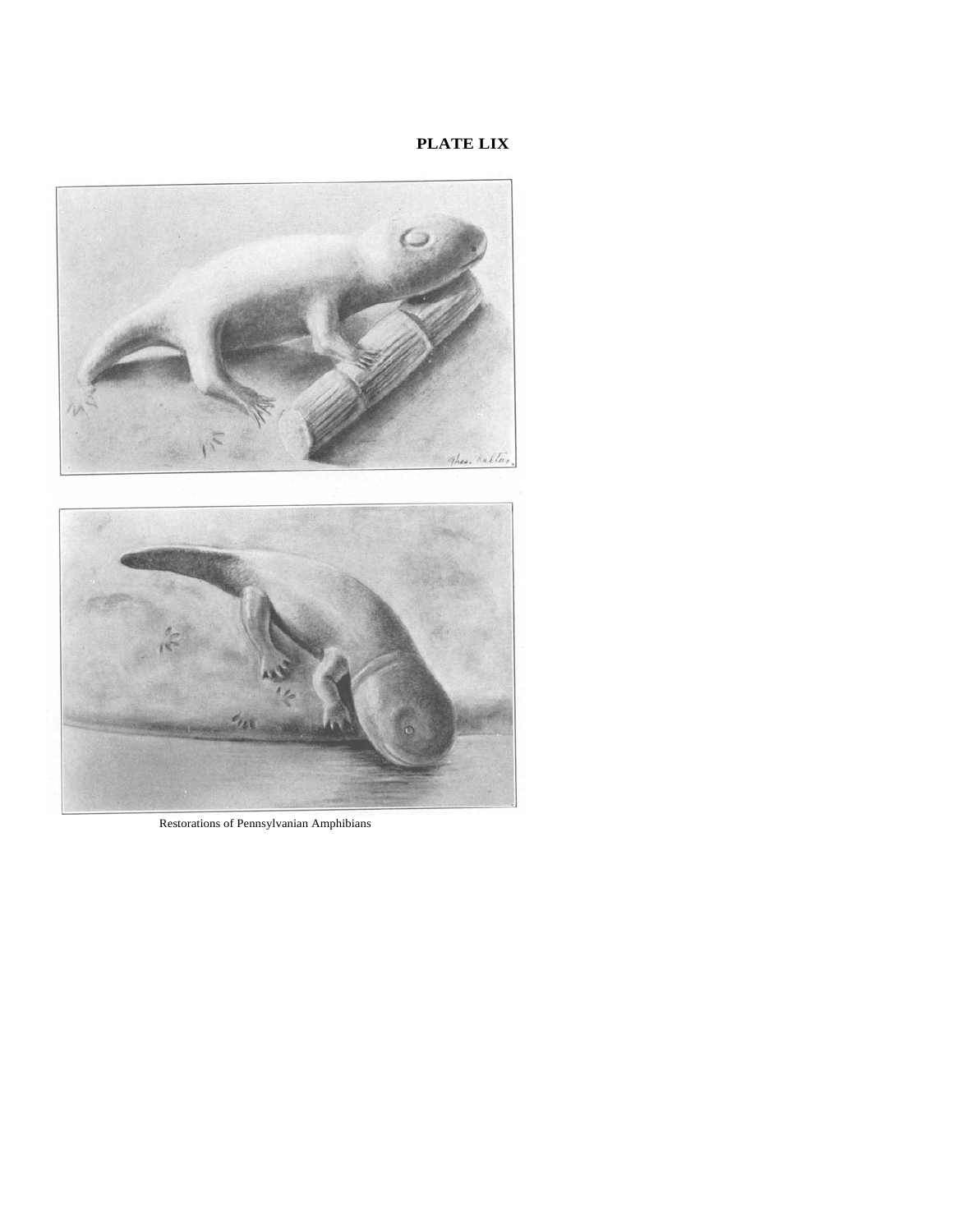#### **Explanation of Plate LX**

This plate shows the usual type of material on which our knowledge of the Pennsylvanian amphibians is based. Some of these animals may, originally, have been represented by fairly complete skeletons, but the accidents of mining, weathering and collecting account for the loss of much of the skeleton. Most of the material from the Ohio Coal Measures was collected from the dump. Some of it was derived from splitting hundreds of tons of cannel coal, both methods liable to result in loss.

- A. A portion of the left mandible of a large amphibian, *Macrerpeton deani* Moodie, the largest animal of the Ohio coal. Type specimen, No. 2934, American Museum of Natural History. Length of specimen, 115 mm.
- B. Fore-limb of an amphibian uncertainly identified as *Pleuroptyx clavatus* Cope, X 0.75.
- C. Interclavicle of *Sauropleura pauciradiata* Cope from the Ohio Coal Measures, Nat. Size.
- D. Left clavicle of same. Natural size.
- E. Part of the body of a snake-like amphibian known as *Molgophis brevicostatus* Cope. Linton, Ohio, Coal Measures.
- F. A small branchiasaur, *Eumicrerpeton parvum* Moodie, showing preservation of alimentary tract. Mazon Creek shales, near Morris, Illinois. Yale University Museum.

a=anus in=intestine l=liver st=stomach oes=oesophagus

- G. *Pelion lyelli* Wyman, an amphibian from the Coal Measures of Ohio, the supposed ancestral salientian (After Wyman) Slightly less than natural size.
- H. I. J. Remains of *Eobaphetes kansensis* Moodie, from the Coal Measures of Washington County, Kansas. Originals in U. S. National Museum.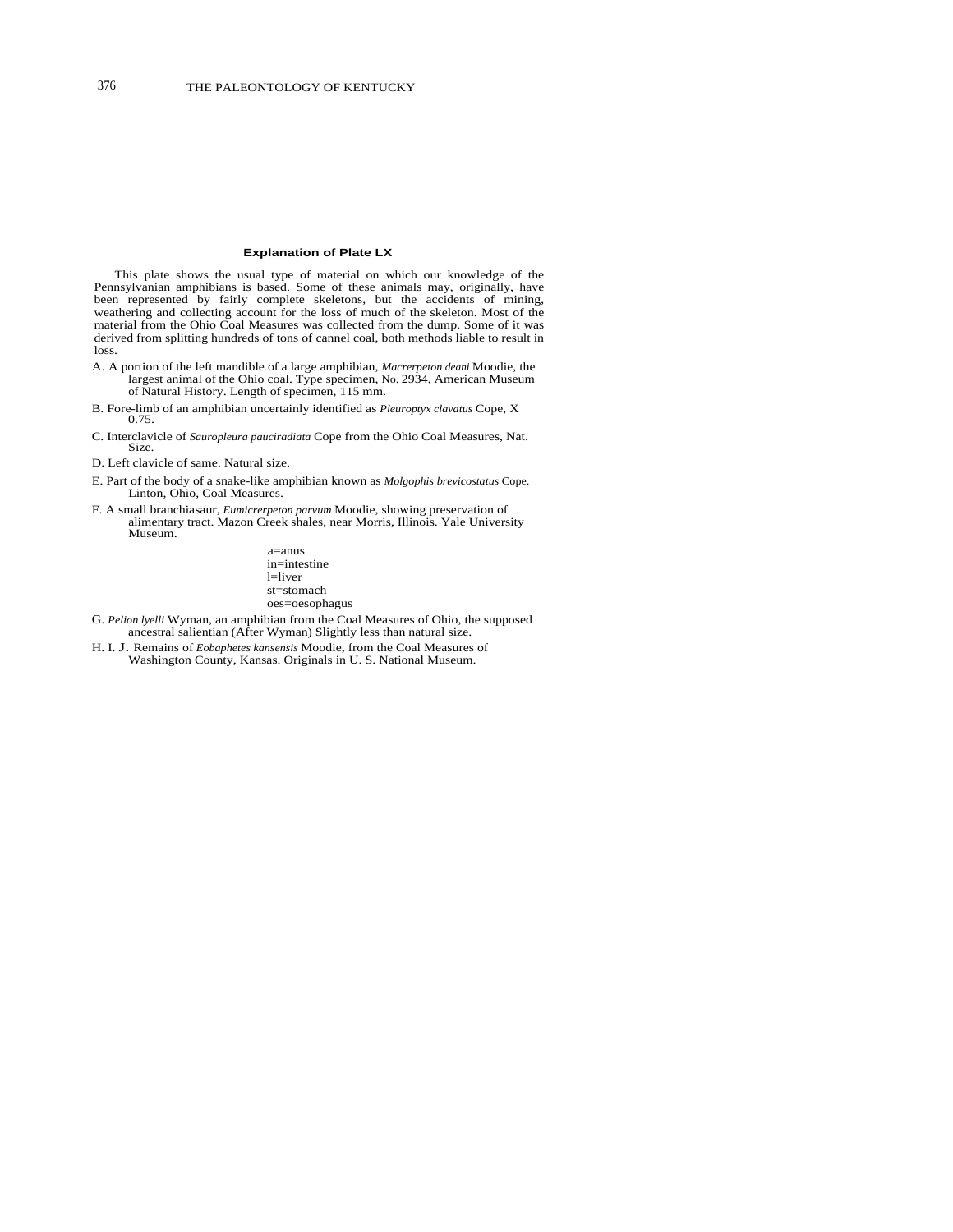# **PLATE LX**



The imperfect skeletal remains of Pennsylvanian Tetrapoda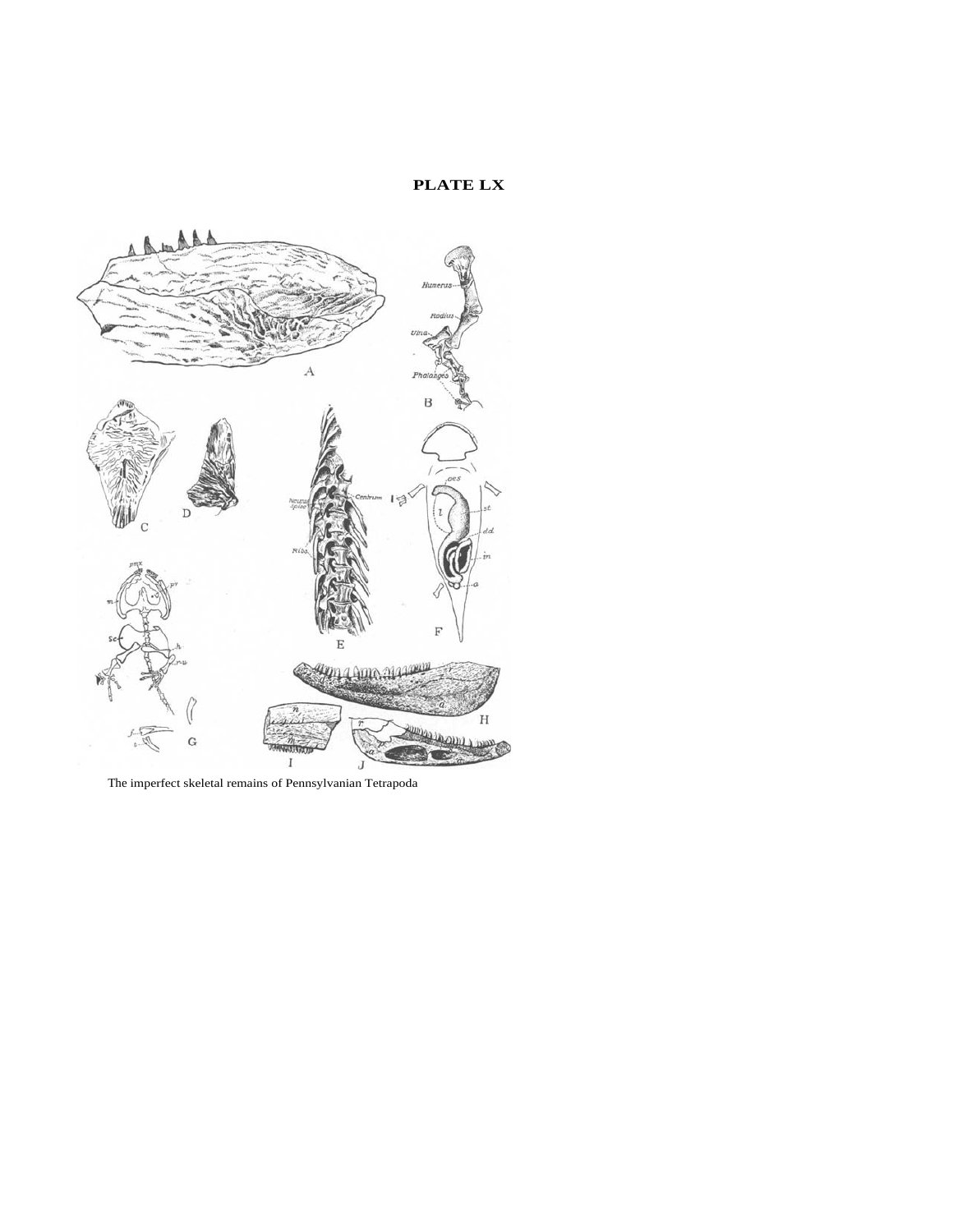# **Explanation of Plate LXI**

Much of our knowledge of the Pennsylvanian Tetrapoda is based on very fragmentary remains or impressions, but in the plate shown herewith are drawings of our unusually well preserved Coal Measures Amphibians.

- A. A Skeleton of *Amphibamus grandiceps* Cope, Mazon Creek shales,
	- near Morris, Illinois. About natural size. Original specimen is No. 794, Marsh Collection, Peabody Museum, Yale University.
- B. An amphibian whose body was scaled. Type specimen of *Cercariomorphus parvisquamis* Cope, from the cannel coal of the Ohio, Linton, Coal Measures. The original is in the American Museum of Natural History, Length of entire specimen is 180 mm.
- C. Skeleton of *Mazonerpeton longicaudatum* Moodie. a Coal Measures branchiosaur, from the Mazon Creek shales at Morris, Illinois. Specimen No. 795, Yale Museum; length of entire specimen is 64. mm.
- D. Skeleton of *Cephalerpeton ventriarmatum* Moodie. Mazon Creek shales of Illinois. Natural size. Specimen in Yale University; length of entire specimen 98 mm.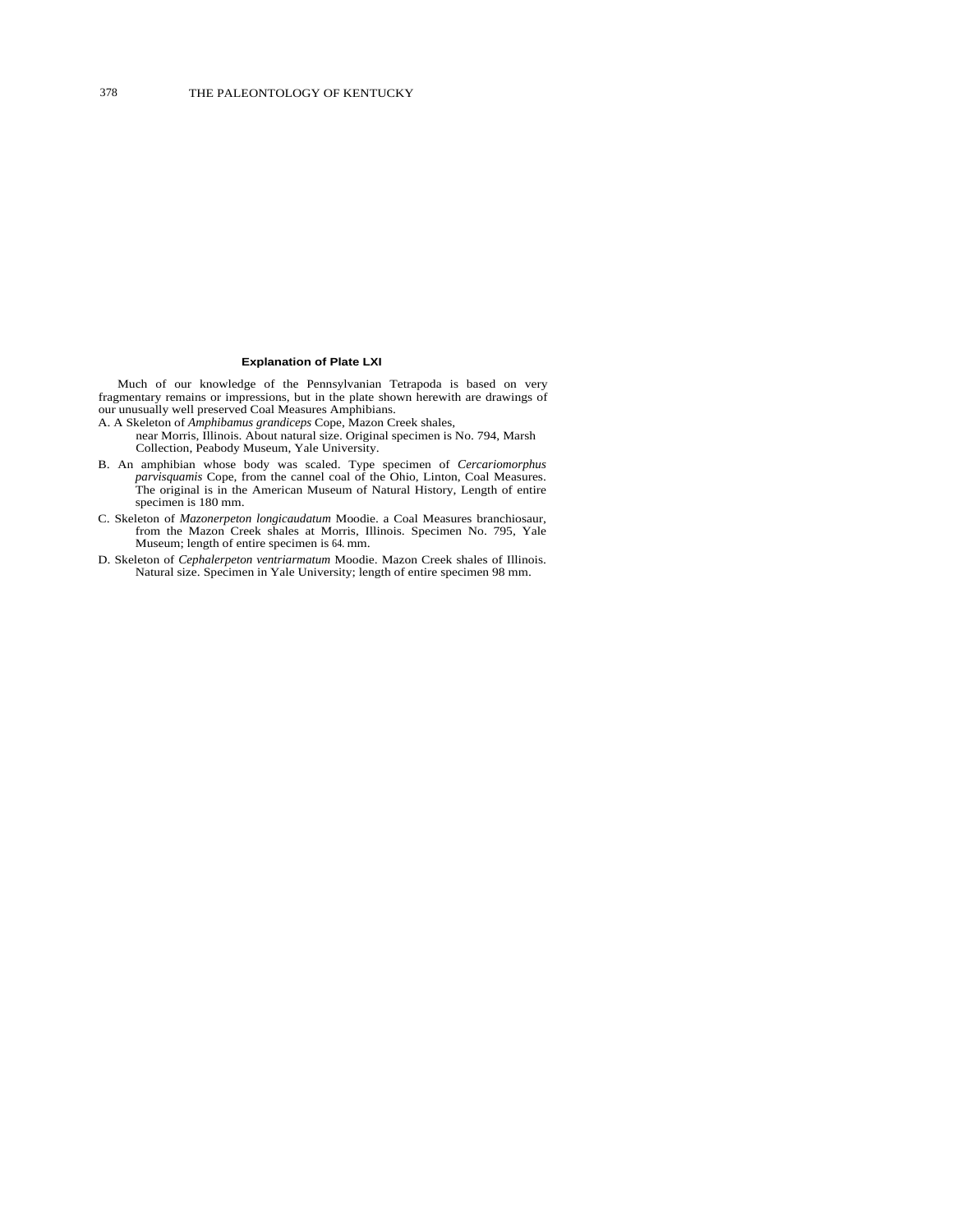**PLATE LXI** 



Four of the most perfect skeletons of Pennsylvanian Tetrapods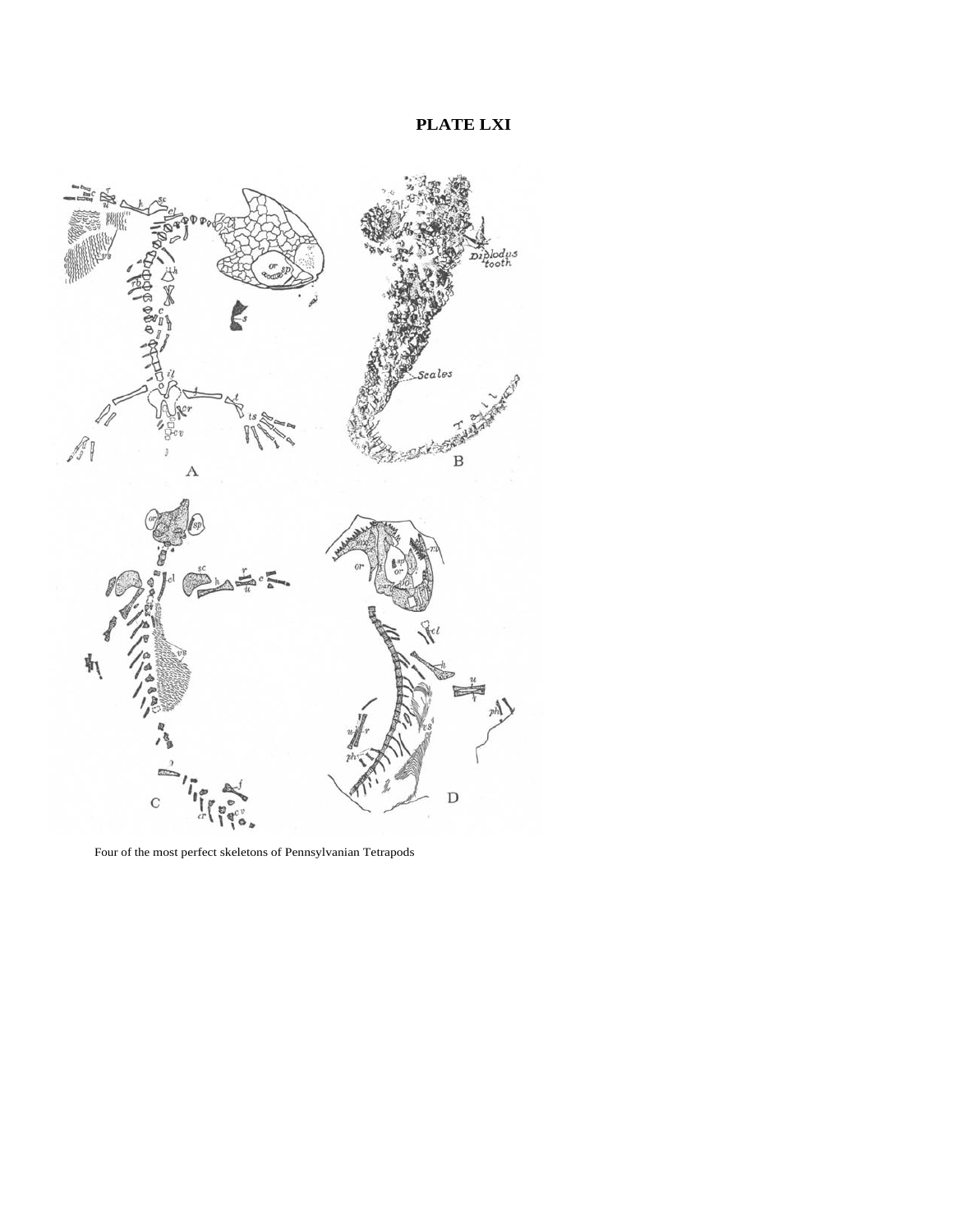# **Explanation of Plate LXII**

Footprints of a gigantic amphibian, *Wakarusopus (Onychopus) gigas* Martin as they occur in the sandstone ledge of the Upper Coal Measures, just above the Weston shales. Wakarusa Creek at Dightman's crossing, Douglas County, Kansas.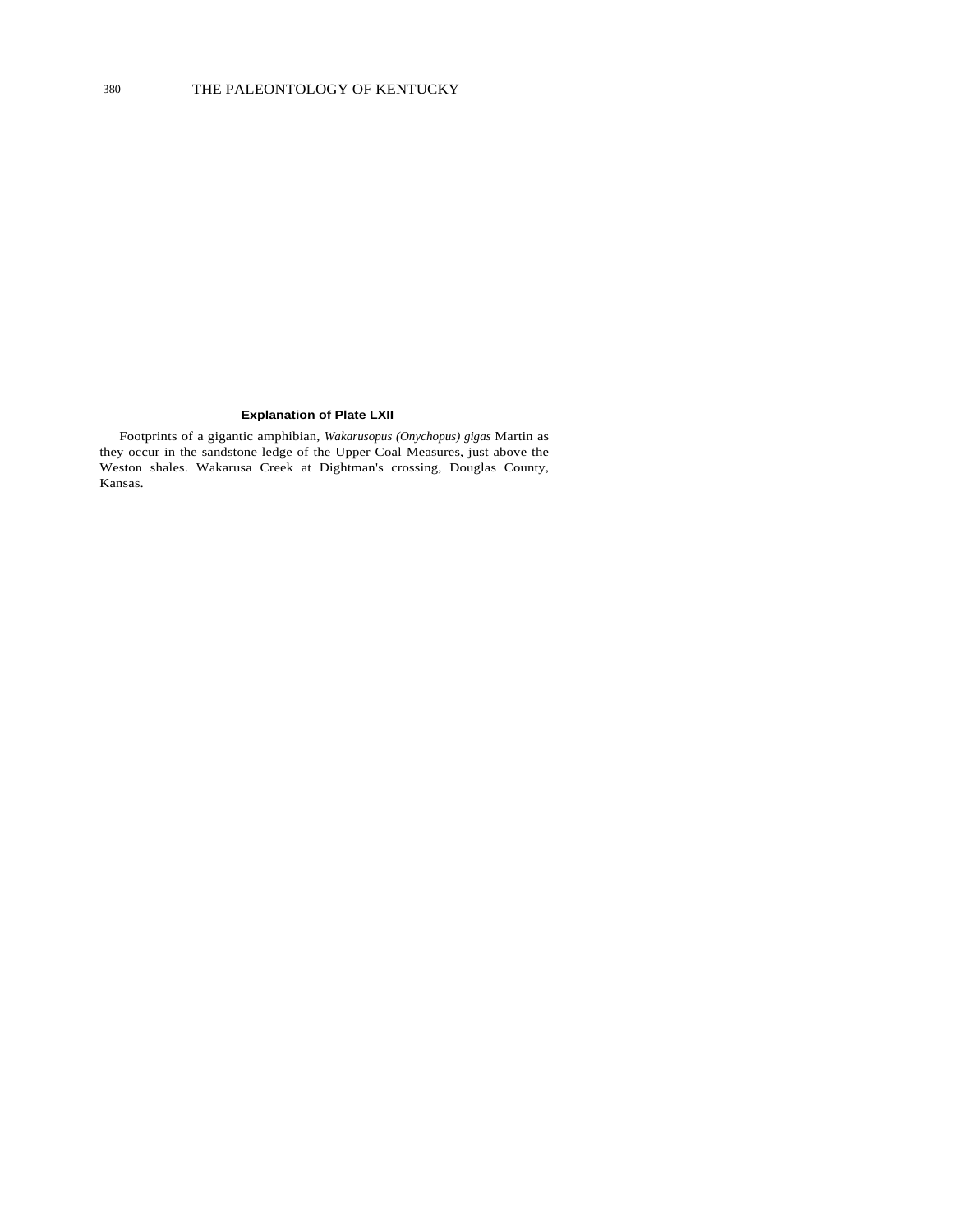# **PLATE LXII**



Gigantic footprints from the Pennsylvanian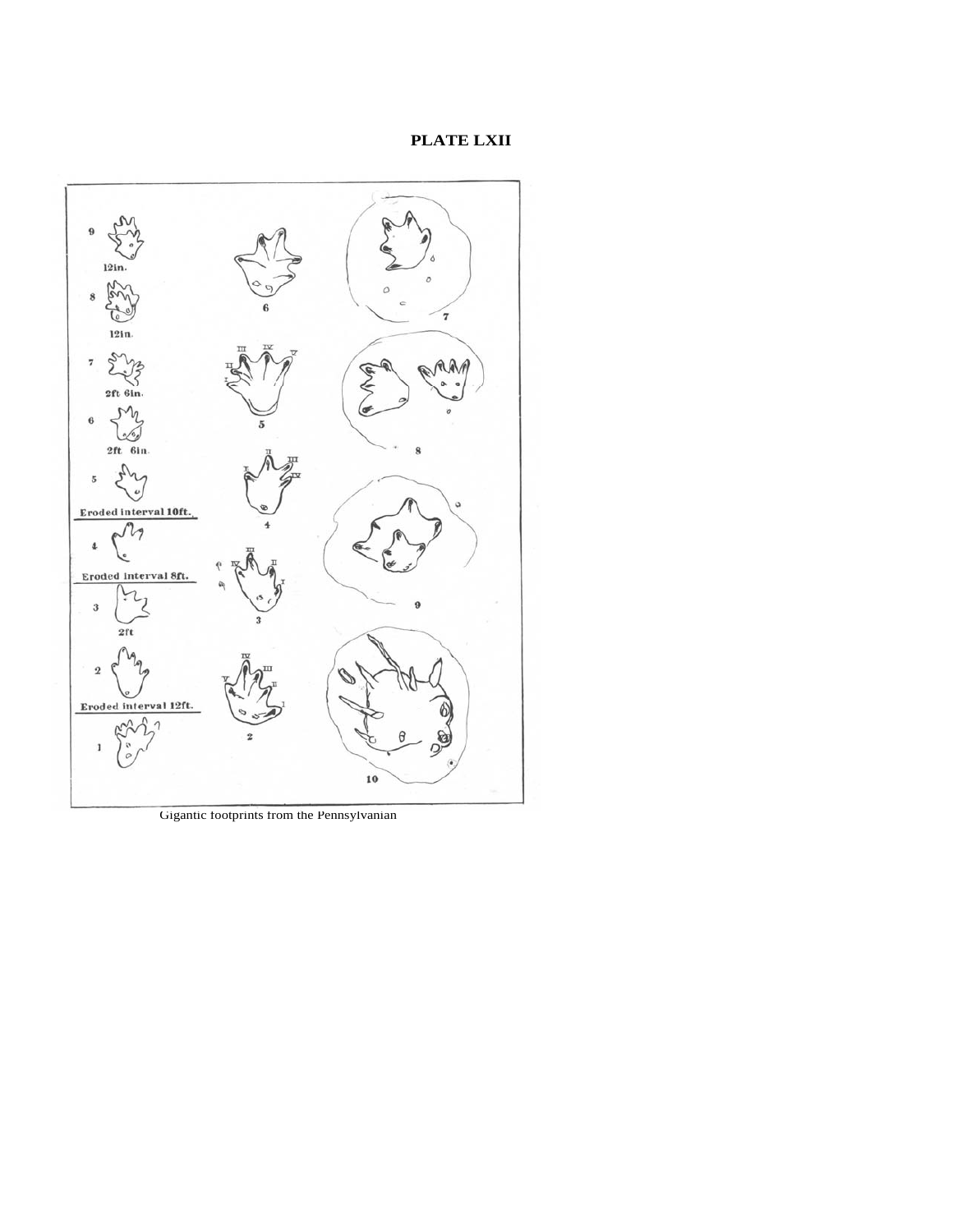### **Explanation of Plate LXIII**

Reconstruction of the probable appearance of one of the large labyrinthodonts which lived at the close of the Pennsylvanian period and on through the Permian and Triassic. Several discoveries in North America, in rocks of undoubted Pennsylvanian age, indicate that these large, reptile-like amphibians, from six to fifteen feet in length, existed in the borders of swamps with their smaller relatives. The skeletal material, on which this supposition is based, is scanty, consisting of parts of ribs, vertebrae, skulls and jaws of the genera: *Baphetes, Eobaphetes, Eosaurus, Macrerpeton, Eryops* and others.

Adapted from Fraas.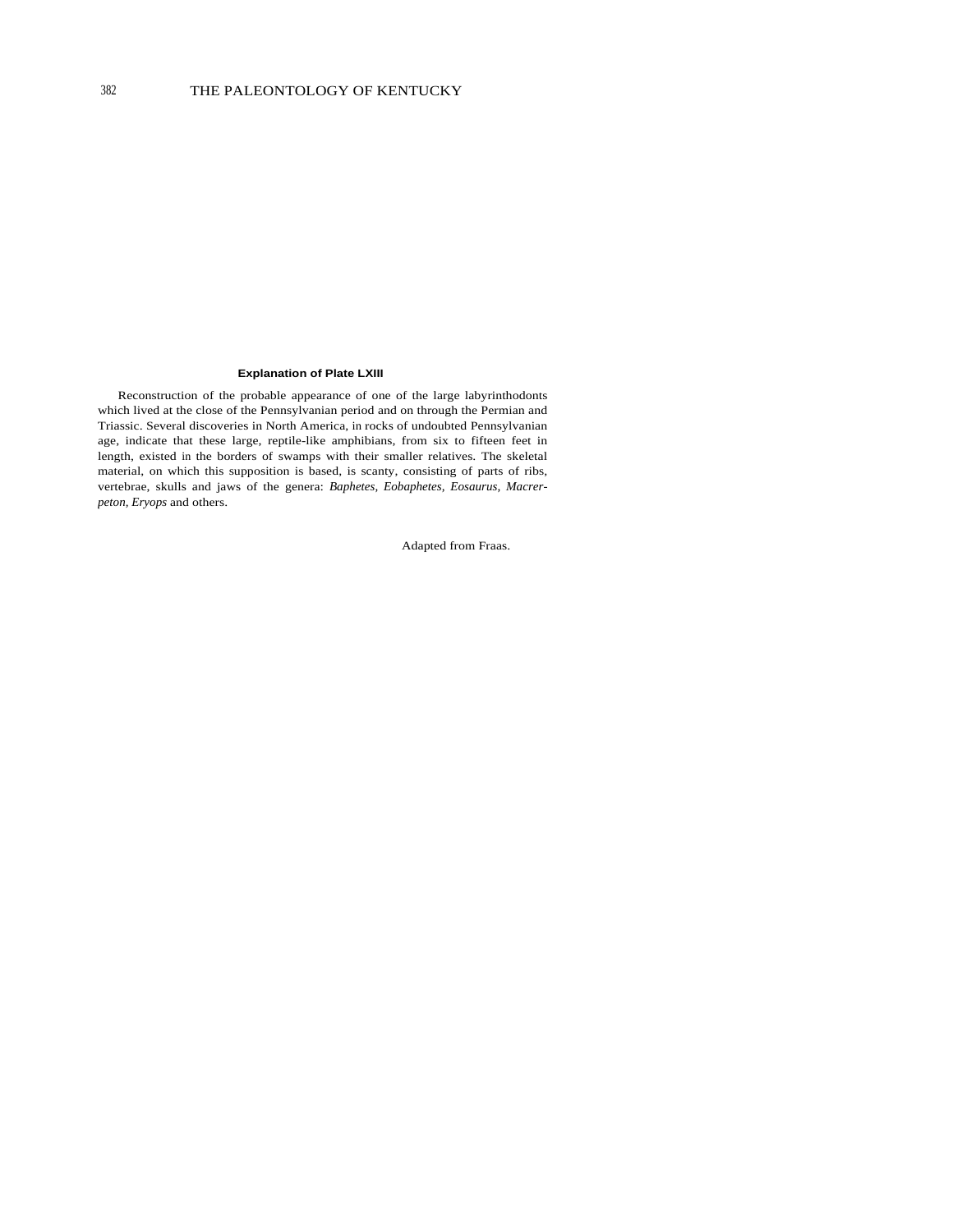# **PLATE LXIII**



A Labyrinthodont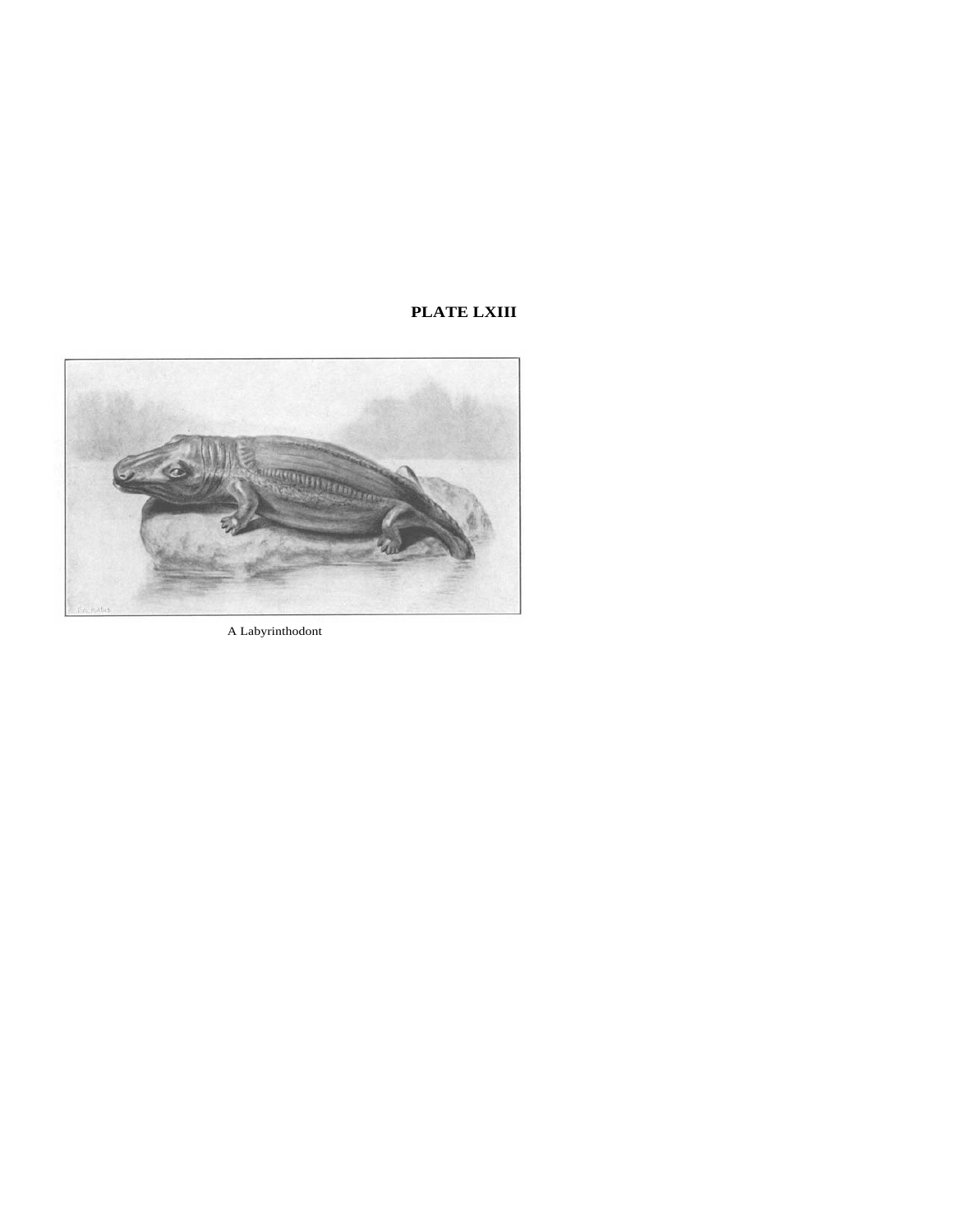# **Explanation of Plate LXIV**

Type and only specimen of the *"oldest known reptile"* Cannel coal at Linton, Ohio; known as *Eosauravus copei* Williston. The Original is in the United States National Museum. No. 457. The fossil animal as it is preserved measures 132 mm in length.